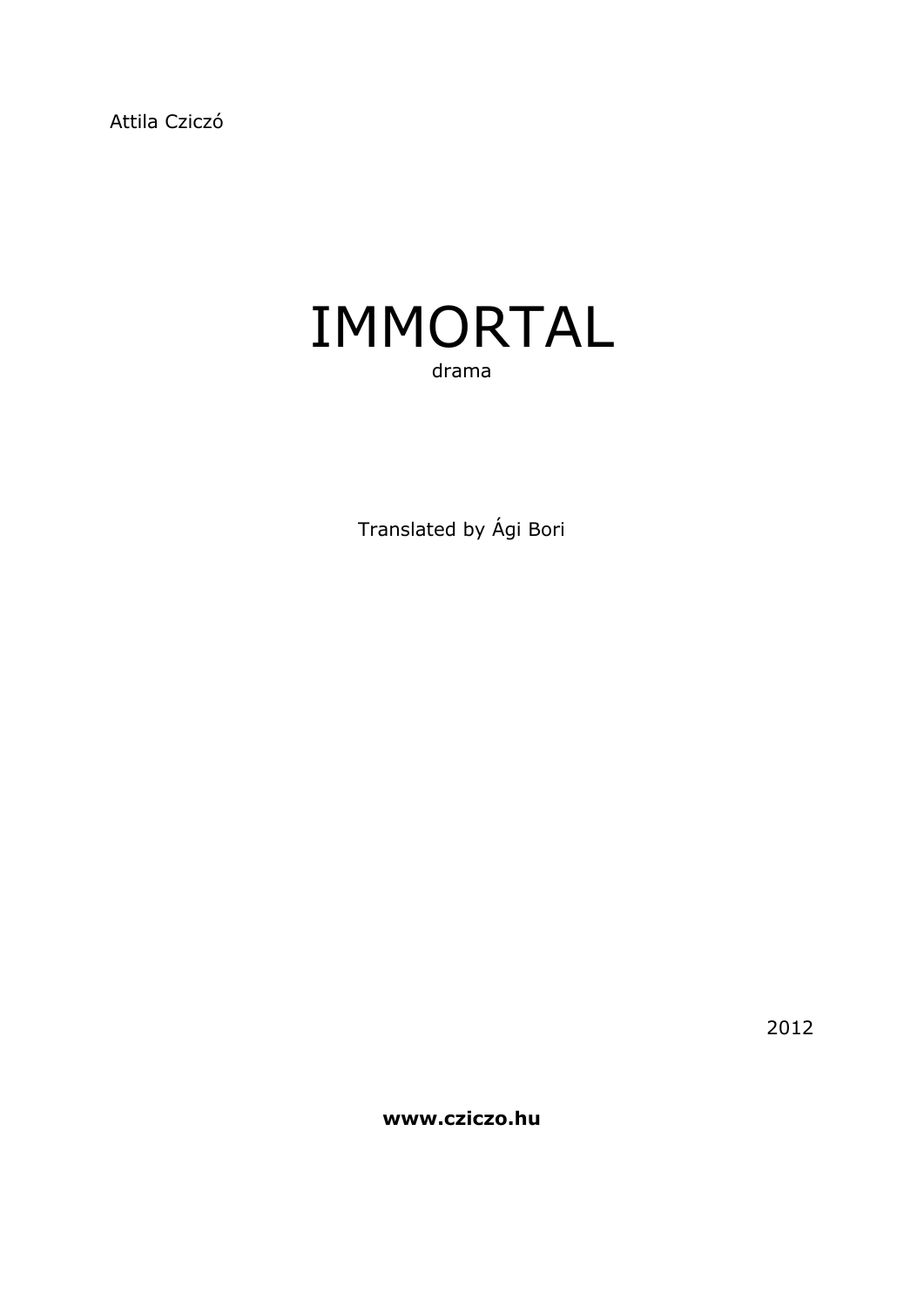TO MY FATHER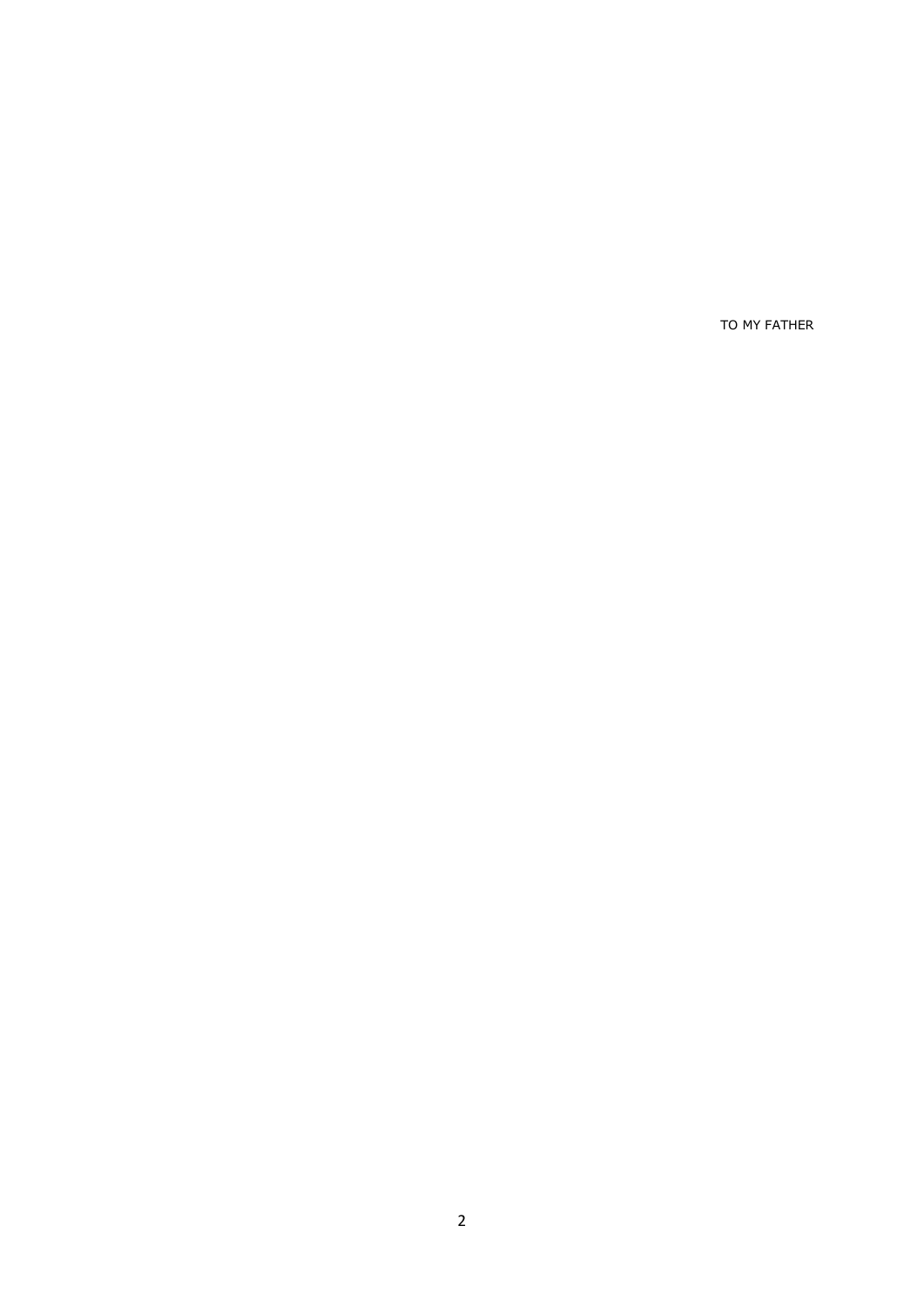*"There was once a Life. It lived, it existed, It was happy or unhappy, It was joyful and sad too, Then it met Death. And it was over."*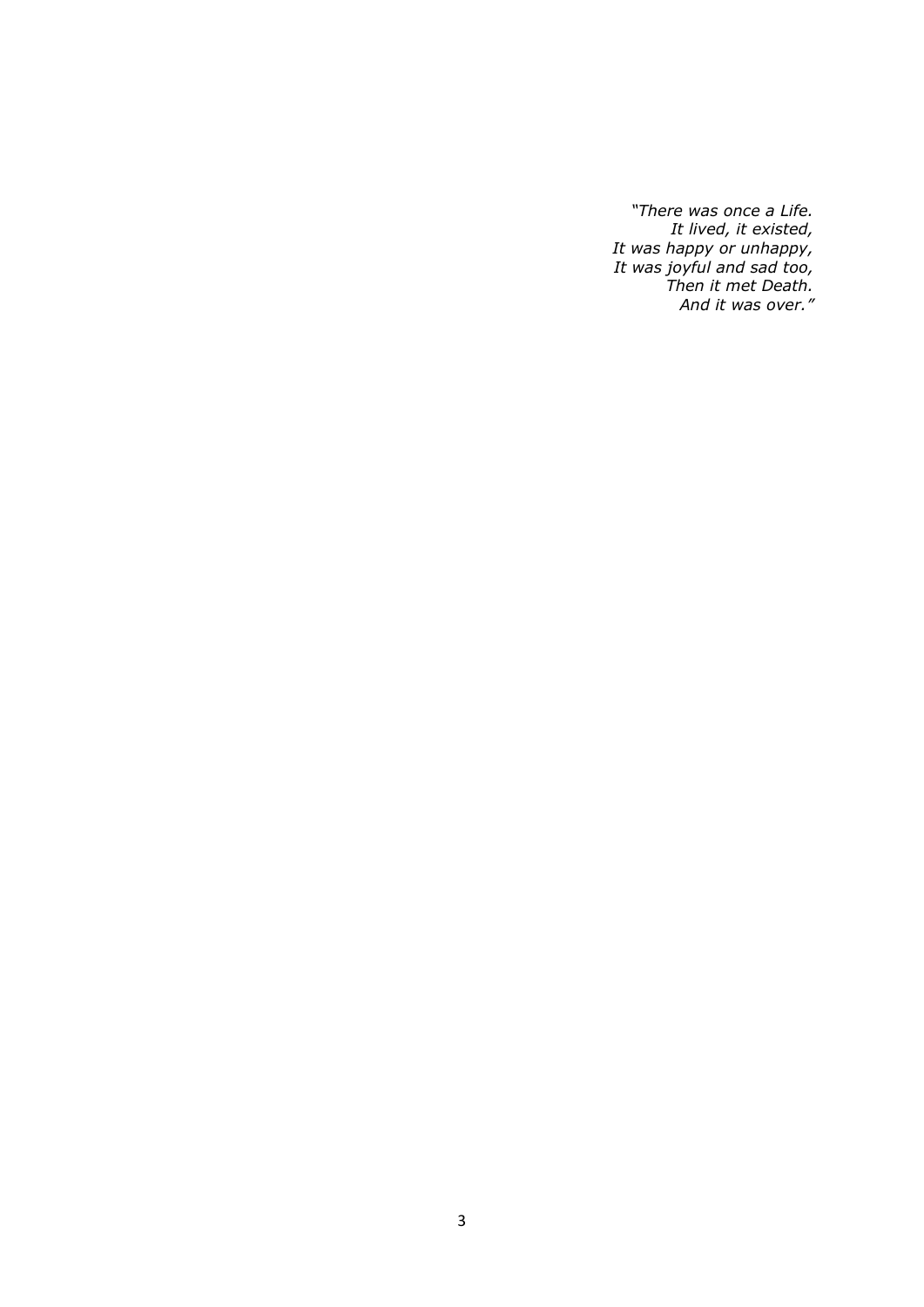### Actors

Dönci - grandfather Elvira - grandmother Gerda - their daughter Vatta (Olivia) - their granddaughter, Baba's daughter

[Baba (Olga) - their younger daughter]

Scene. A living room. Armchair, couch, shelves with books and photos. There is a sturdy and old wooden table with chairs in the middle.

Stage setting changes are Dönci's memories--lots of flashback. The scene is always the same, only time keeps jumping to the past. During those changes light and sound effects signal when the story takes place.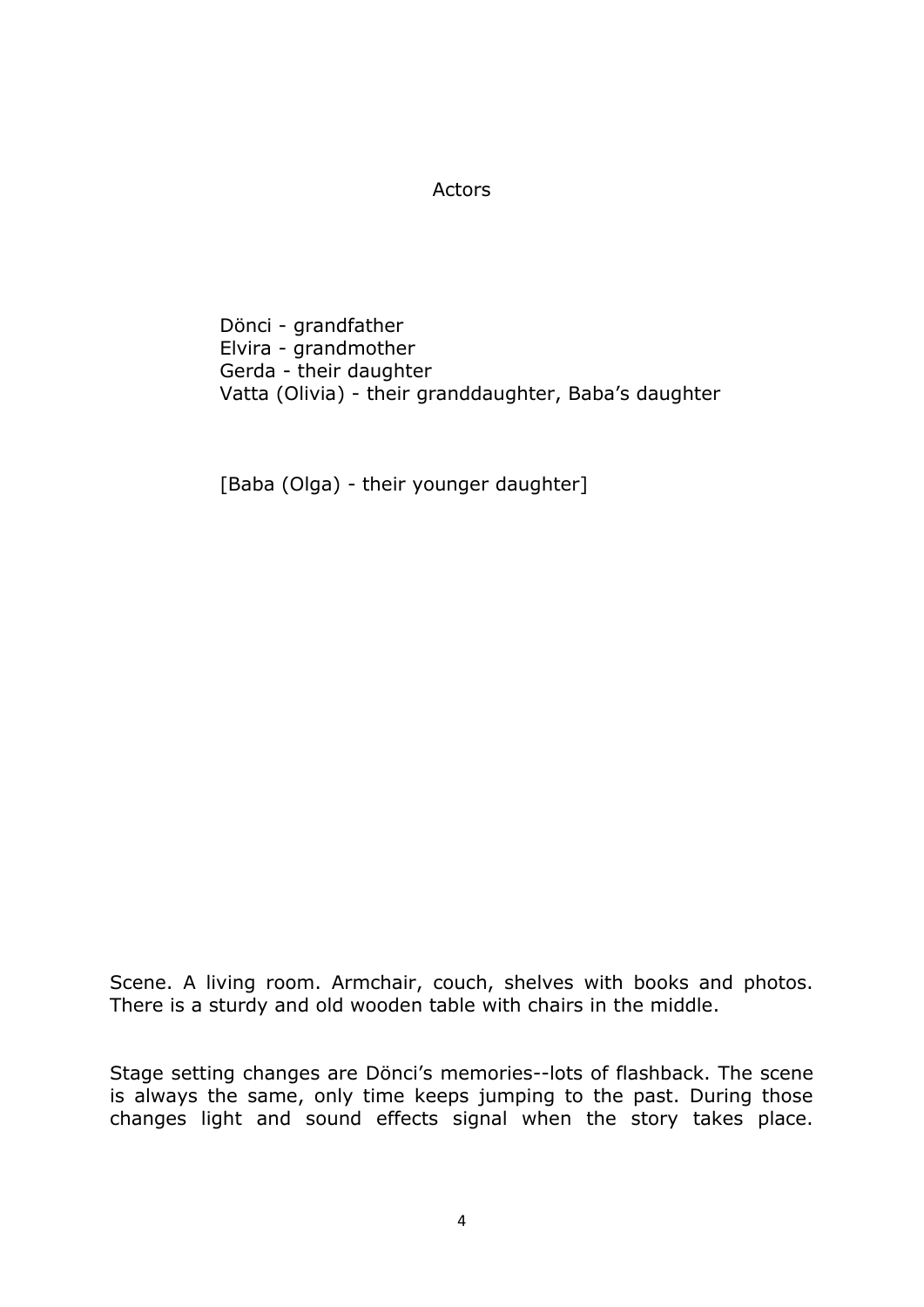(Room. Dönci is sitting at the table. There is an urn on the table. Not far his wife is standing in a white dress. They are looking at each other silently. For a long time. Elvira is dead; only her ghost is present in the scenes. Nobody sees her on stage besides Dönci. She appears as a live person during flashbacks.)

VATTA (from outside) Hello! (huge fall and moaning) What the fuck!

(She is coming in with her wheeled luggage and a large plastic wreath in her hands.)

- VATTA Greetings and kisses, am I late?
- DÖNCI (doesn't answer, just stares)
- VATTA (silence) Shall we leave? (silence) The others?
- DÖNCI (doesn't answer, just stares)
- VATTA (silence) Are you fine, Dönci?
- DÖNCI (staring at the wreath) What is this?
- VATTA (looking for a place) I've brought it for grandma.
- DÖNCI (looks at Elvira)
- VATTA (roaming) What time does it start?
- DÖNCI (looks at the urn) She is here.
- VATTA What?

(Dönci doesn't answer. Vatta slowly grasps that it is Elvira's ashes' urn on the table. She stands disturbed for minutes, then sits down, and starts laughing unstoppably. Dönci doesn't understand first, but then he can't hold back his laughter either which eventually turns into loud sobbing. Vatta becomes silent too.)

- VATTA Don't be upset!
- DÖNCI What'll happen to me?
- VATTA (silence) I'll throw this out.

(Vatta takes the wreath out.)

ELVIRA (steps up to Dönci) Are you afraid? DÖNCI (nods)

ELVIRA (referring to Vatta) She'll help. She is like you. She is like her... Just let her get closer to you. Don't push her away.

DÖNCI I want to hug you.

(Dönci doesn't move, just stares at Elvira longingly.)

ELVIRA (silence) Your cry in so disgusting.

(Elvira hugs Dönci. Gerta enters on the other side.)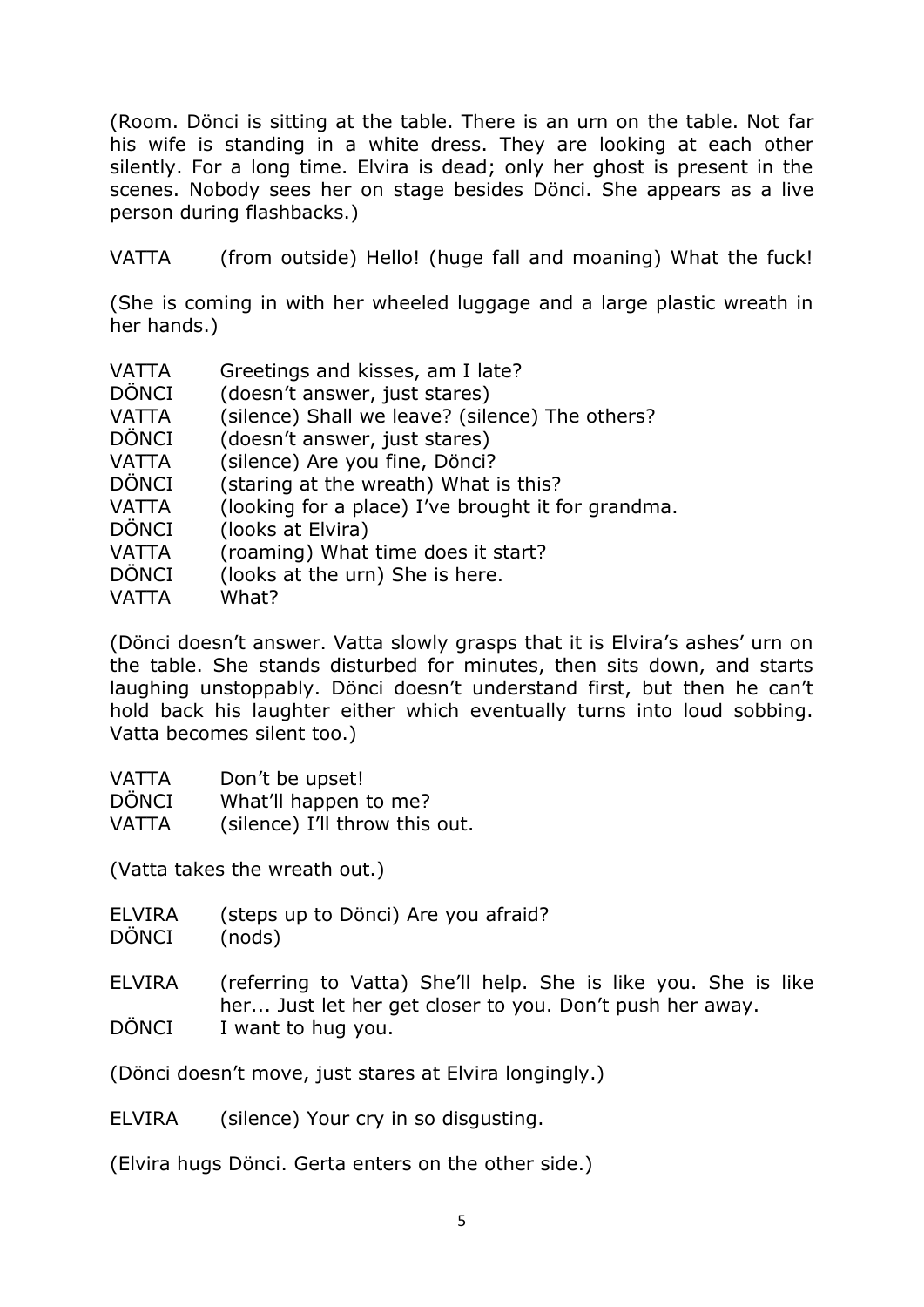VATTA (from outside) When is Gerda coming?

(Vatta is coming back.)

| <b>VATTA</b>  | (silence) Why are you sitting so weirdly? (notices Gerda) Hello,<br>Gerda!                                             |
|---------------|------------------------------------------------------------------------------------------------------------------------|
| <b>GERDA</b>  | I arrived two days ago; I came as soon as dad called me.<br>Hello. (silence) It has been a while since I last saw you. |
| <b>VATTA</b>  | (sit down) Yeah.                                                                                                       |
| <b>DÖNCI</b>  | Only the two of you remain for me.                                                                                     |
| <b>ELVIRA</b> | Like an ancient Greek ancient theatre!                                                                                 |
| <b>GERDA</b>  | There won't be a funeral.                                                                                              |
| <b>VATTA</b>  | I got it.                                                                                                              |
| <b>DÖNCI</b>  | Why now?                                                                                                               |
| <b>GERDA</b>  | Dad, rest a little!                                                                                                    |
| VATTA         | Did she suffer?                                                                                                        |
| <b>GERDA</b>  | Vatta!                                                                                                                 |
| VATTA         | What did I say? I am just curios.                                                                                      |
| <b>DÖNCI</b>  | She was just being busy in the kitchen, sat down on a chair,                                                           |
|               | leaned against the wall, and fell asleep.                                                                              |
| <b>VATTA</b>  | Fell asleep?                                                                                                           |
| <b>DÖNCI</b>  | In my arms.                                                                                                            |
| <b>VATTA</b>  | Did she say anything?                                                                                                  |
| <b>ELVIRA</b> | I did not want to. It felt good there.                                                                                 |
| <b>DÖNCI</b>  | She stayed quiet. Only I spoke. I asked her not to. Not yet.                                                           |
| <b>ELVIRA</b> | I didn't have the strength to stay.                                                                                    |
| <b>GERDA</b>  | It is really hard now. Let us rest, and we'll take care of                                                             |
|               | everything tomorrow.                                                                                                   |
| VATTA         | You don't want to vacuum now, do you?                                                                                  |
| <b>GERDA</b>  | I think this brutish style doesn't belong here.                                                                        |
| VATTA         | Should I have nicer manners?                                                                                           |
| <b>ELVIRA</b> | (to Dönci) They are nice, aren't they?                                                                                 |
| <b>DÖNCI</b>  | I don't know                                                                                                           |
| <b>GERDA</b>  | Respectful is what you need to be!                                                                                     |
| <b>VATTA</b>  | Okay, let's take care of things, and I'll be off tomorrow.                                                             |
| <b>GERDA</b>  | Dad, do you want a sedative?                                                                                           |
| <b>ELVIRA</b> | A shot of palinka will do. Right, dear?                                                                                |
| <b>DÖNCI</b>  | Palinka now?                                                                                                           |
| <b>VATTA</b>  | I want one too!                                                                                                        |
| <b>GERDA</b>  | We are not drinking alcohol. That is distasteful.                                                                      |
| <b>VATTA</b>  | What would be proper to drink then?                                                                                    |
| <b>GERDA</b>  | I don't know. I just feel that this isn't right. Let's not argue                                                       |
|               | now!                                                                                                                   |
| <b>ELVIRA</b> | I don't mind!                                                                                                          |
| VATTA         | Who's fighting with whom?                                                                                              |
| DÖNCI         | (to Elvira) What about your clothes? Your cremes, your                                                                 |
|               | jewelry?                                                                                                               |

ELVIRA We'll discuss it when we are alone.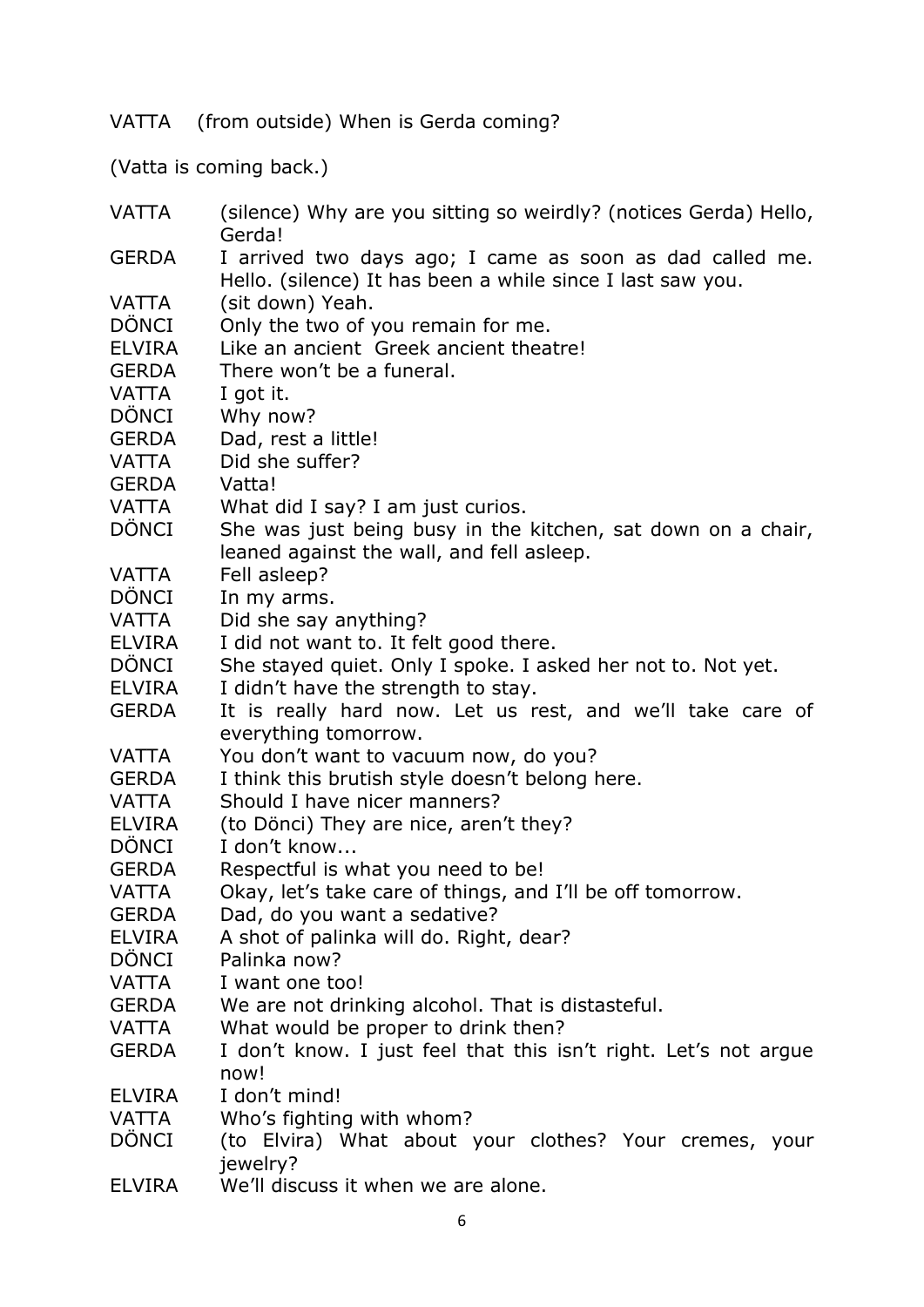- GERDA Dad, are you okay?
- VATTA I think he is not well. (she stands up) I am going to turn in. Was that appropriately said for the occasion?
- GERDA (silence) Will you go out to your mother?
- VATTA (holding her anger back) I usually don't.
- GERDA (hugs Dönci)

VATTA (steps up to Gerda) Can you believe it, yours died too.

- GERDA (quietly) Stop it!
- VATTA Good night! (leaves with her luggage)

(Silence. Dönci and Gerda are hugging each other, staring ahead. Elvira is looking at them smilingly, then becomes less patient, nervous, and the long pause bothers her. Dönci finally looks at her.)

- DÖNCI (to Elvira) On Monday we brought the lawn mower in together.
- ELVIRA (sighs) On Sunday we were still eating meatloaf together. On Saturday we were still walking together by your church. On Friday...
- DÖNCI (sobbing) Why?
- GERDA Calm down, dad!
- ELVIRA (hurtfully) Can't I even mention Friday's bedroom secret?
- DÖNCI What will happen to me?
- ELVIRA (cynically) What will happen to you, my dear?
- GERDA We'll help. You are not alone.
- DÖNCI (to Elvira) I don't even know where the salt is. And where is the store? What should I buy so that I won't starve? How do I pay? I don't even know my pick code. You are the dead one, but I still see as if you existed. I am alive, but I feel dead. Is this justice?
- ELVIRA (laughing) Pick-love, be a man at last!
- GERDA (stands up, uptight) Dad, take a sedative!
- DÖNCI You women can't even imagine what it's like to be a man! You are clueless about us. Men weren't made to be lonely. We are not allowed to be alone. We cannot be alone. No, and that's it! I know that we are unbearable. Yes. But lovable too. (silence) Gerda, I did not prepare for this. I should have...
- GERDA (searching her purse, then takes out a pill) Take this!
- ELVIRA (laughs) Dear, I will leave you two alone. (leaves)
- GERDA Better? (Dönci's eyes follow Elvira) What are you looking at?
- DÖNCI She left.
- GERDA (she hugs him) I know.

(FLASHBACK. Thirty years earlier. The scene changes slowly. Dönci is hugging Gerda, and Elvira trots by them nervously. Dönci is listening to his wife tensely, then jumps up nervously. The little girl Gerda is looking at them affectionately.)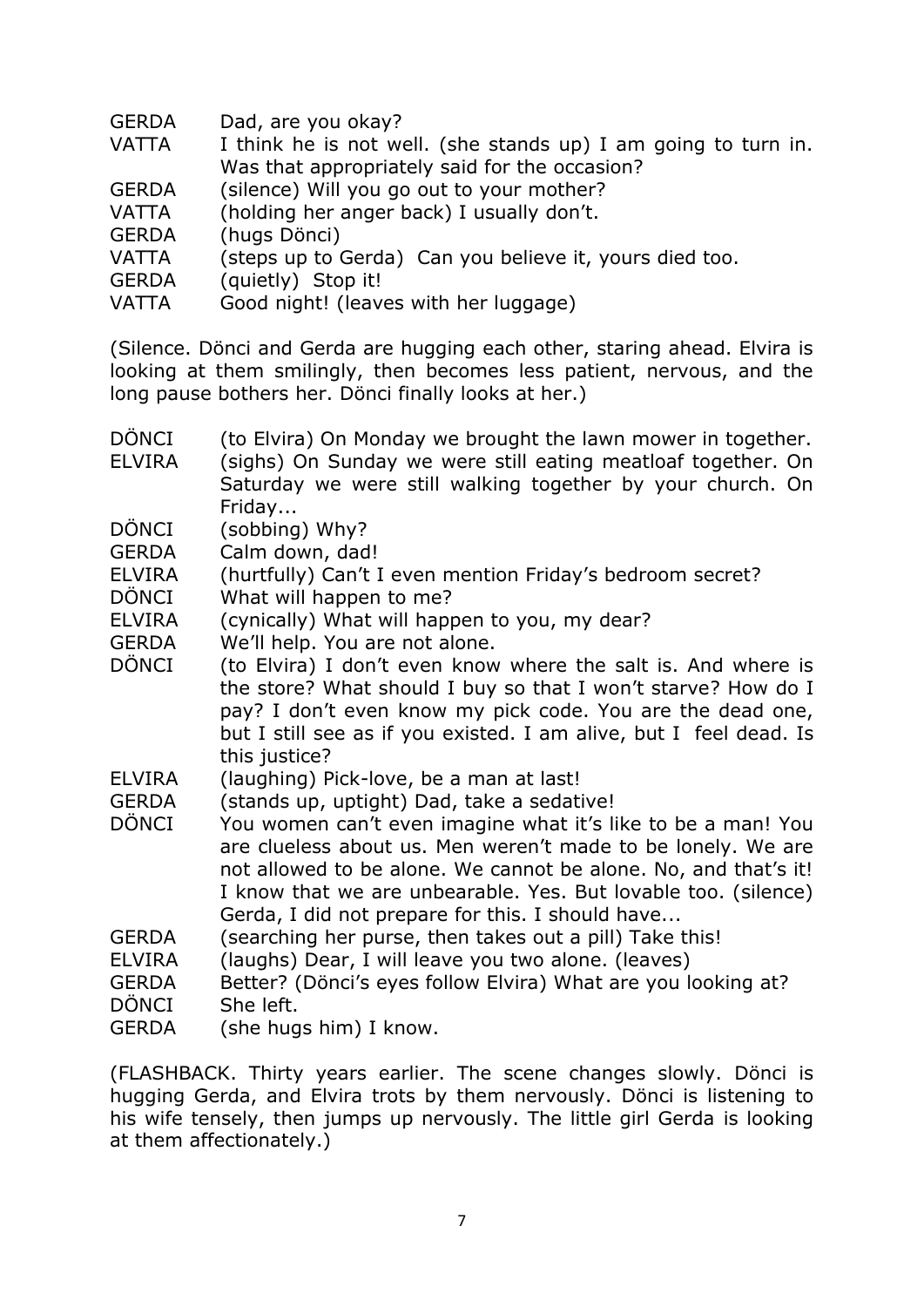- ELVIRA This little piggie went to the market, this little piggy stayed home, this little piggie shot one, this stupid one fried it all up, and this poor little piggie threw it all up.
- DÖNCI You want me to be a man, is that it?
- ELVIRA Yes, that's what I want. If it was up to me, you could be so drunk, if you wish, that you could see flying fish, but at least do it as a man, with a straight back, because it isn't a heavenly experience to shuffle between the toilet and you.
- DÖNCI Do you want trouble?
- ELVIRA With you? I'll raise my voice, and will strike your ambushment down in one breath.
- DÖNCI I was put on the bus by Karesz; that's how I got home on time.
- ELVIRA Don't change the subject!
- DÖNCI I am not in (nem kell "a") good shape, but I will pull myself together by the afternoon and all will be spot on. (hugs Elvira) Shall we go to your mother?
- ELVIRA Do not touch my bottom! (to Gerda) What are you doing, my daughter?

(The little girl Gerda is imitating an owl. She is sitting in a strange pose, motionless, occasionally blinking, saying tu-whit tu-whoo, turning her head, looking around with wide-open eyes. Her parents are looking at her with nervous interest.)

- DÖNCI (jokingly, when silence is over) If I throw up on her, will she stop?
- ELVIRA (hits Gerda on the head) Have you gone mad, Gerda? Hello! (to Dönci) And you, don't be a jerk (yobbo--angol angol, ha azt akarod)! As you can see, this is what happens to every kid who doesn't have a father. Be a man, at last!
- DÖNCI Couldn't I be a heretic who regrets his sins under the garden's walnut tree while playing love songs on his lute his beloved?
- ELVIRA Never mind that you are always gone, that you use your job as an excuse to get out of everything, and go ahead and deny it, I believe you, but these two children are only a nag for you.
- DÖNCI Are you expecting me to do a gag or two to get rid of the tension with one well-timed joke? I will pass on the opportunity to answer. I didn't need this nighttime adventure either, believe me! I am going to work, you sweet, dear, cynical...
- ELVIRA My dear litterateur and lawful husband, whose present state of being is critical, you stay here now, and we'll solve the child's problem together, am I understood? And I don't want any more ignoring...!
- DÖNCI (staring) I am sorry, did you say something?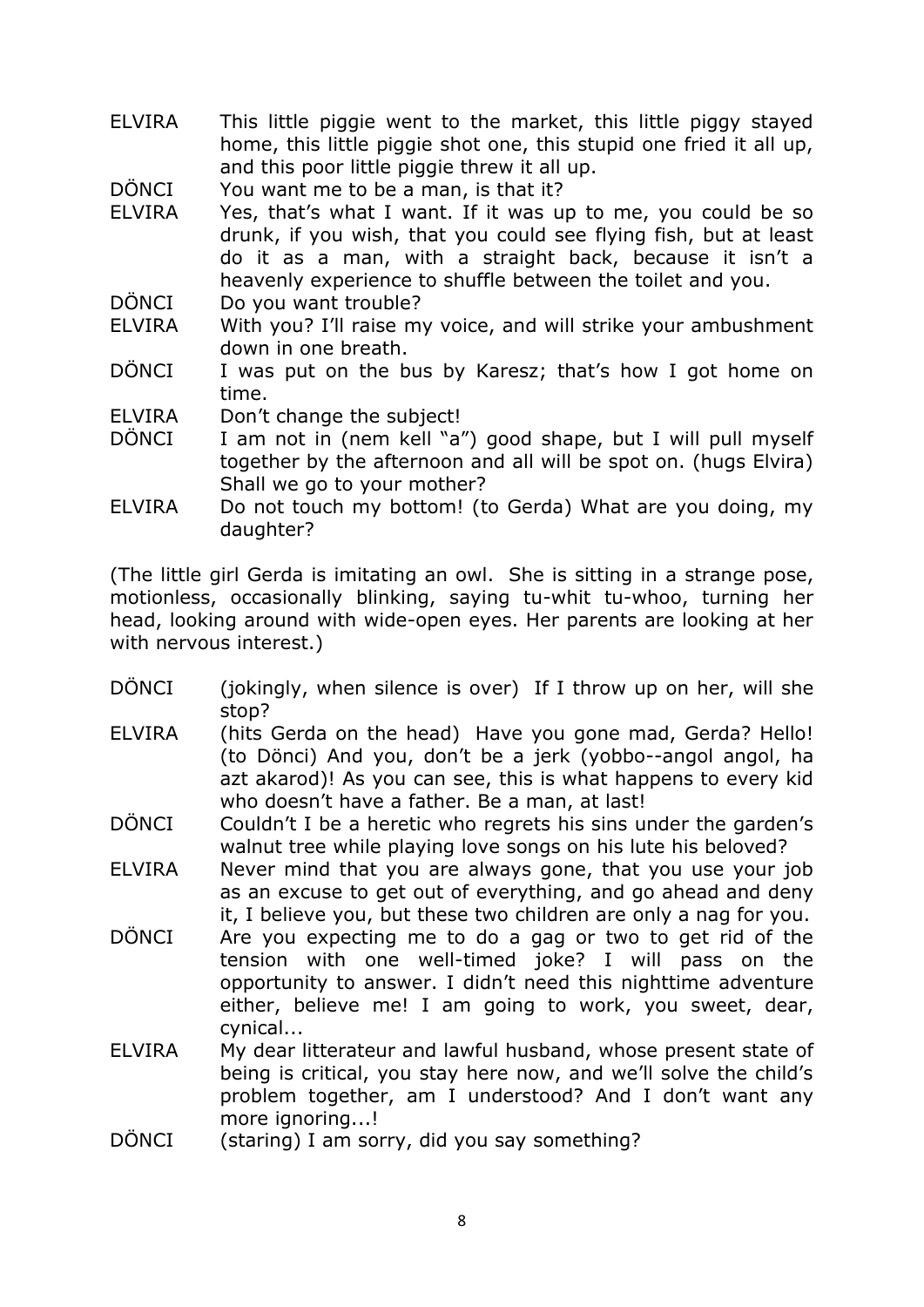(Suddenly back to the present: just for a second, for as long as the two glances intertwine. Gerda remains a little girl.)

- ELVIRA You used to be a nice man.
- DÖNCI And you a beautiful woman.
- ELVIRA It was a long time ago.
- DÖNCI Very long.
- ELVIRA We were in love.
- DÖNCI Wildly.
- ELVIRA (sighs)
- DÖNCI And young. How young we were!
- ELVIRA Then we got old.
- DÖNCI (hesitantly) Was it worth it?

(Back to the past again.)

- ELVIRA Call the doctor, and go get him!
- DÖNCI Why do we need a doc? She is just fooling around. I have a buddy from Tarnok, and he acts like a frog when he is having a drunk session.
- ELVIRA This isn't a contest, but a serious disease-type symptom, not a game.
- DÖNCI Oops, here comes the home-pharmacy section!
- ELVIRA She hasn't had a bite to eat today.
- DÖNCI She never eats. Perhaps that's a sign?
- ELVIRA What is this sudden climb of elevated fatherly feelings that surfaced and awakened responsibility inside you? You are foolish.
- DÖNCI You should mingle with people sometimes, Elvira.
- ELVIRA Away from here? So that the house should crumble?
- DÖNCI This feverish depression brings out the worst in you and always makes you grumble.
- ELVIRA Yes?

**.** 

- DÖNCI Literature doesn't discuss the fact that when a girl becomes a mother, some sort of a monster starts to form in her brain...
- ELVIRA I am listening, just continue on, if you are that brave!
- DÖNCI It must be the revenge of evolution or creation that you cannot find your place on these rotten weekdays. Tell me what harm did this girl or the other do? And I? Do I beat you or cheat on you? Because I could! Since all the days' black letters in the calendar show: I didn't screw with Elvira today, oh no!
- ELVIRA (claps) Is that all you know? You critic! I wish for that mediocre, zero-art-admirer, udder-grazer (of the famished), average-culture empire to fall on you!
- $D\ddot{\text{O}}$  NCI  $\blacksquare$  "Life and Literature",  $\frac{1}{1}$  if I may refine that for you!

<sup>&</sup>lt;sup>1</sup> The most popular Hungarian literary newspaper.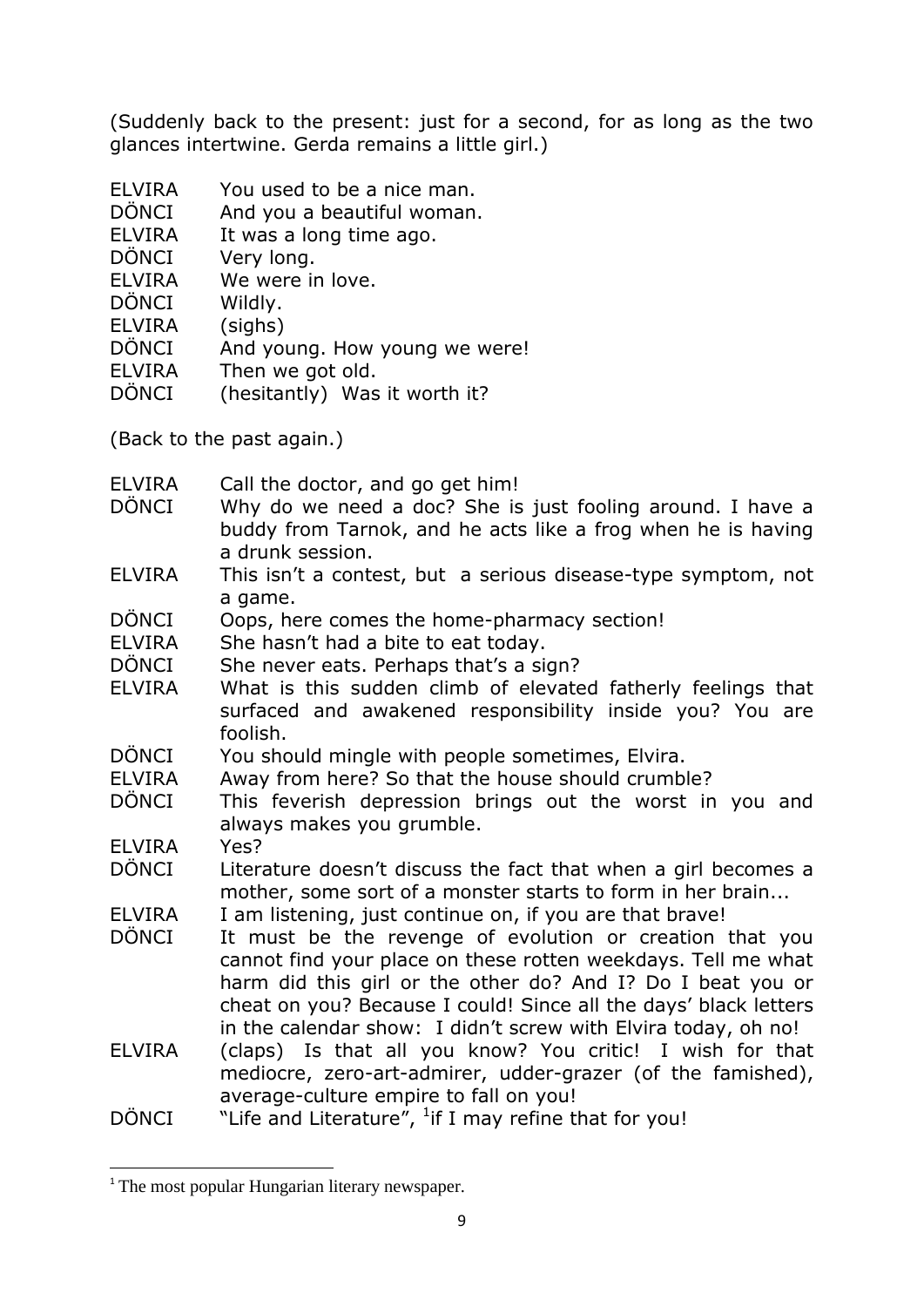- ELVIRA Page 22. Congratulations. You know what? I'd rather expose you and the child to my regurgitations.
- DÖNCI A mother cannot hate a husband and a child like this!
- ELVIRA I'd like to ask for a nicer life, please! A more well-rounded one. Like a merry-go-round in the nursery rhyme. Or the hill which Jack and Jill climbed. Do we appreciate everything that is blown in front of our eyes by the everyday breeze? Grown ups, have we all grown up?
- DÖNCI (looking at Gerda) What if she stays like this? Do we feed her mice?

ELVIRA (waves)

- DÖNCI We can take this fast as a serious warning that in this family something is not right.
- ELVIRA You cannot solve everything with a good rhyme.
- DÖNCI What then?
- ELVIRA Come on Gerda, let's do some math!

(Gerda stands up and leaves with Elvira.)

DÖNCI But after math let's get a watermelon as big as the Moon, and we'll cut it in half, gut it, string its seeds on a thread, put the green rinds on our heads, and shout like indians and owls. (Gerda runs back to Dönci and sits on his lap.) Alright, my daughter, this is a bad episode in our lives, but do not worry, we will not have many more. Toss in your bed, dream away the bad of the night-time. Because dad will solve everything with a rhyme. Get it? I live only for you. And now I am saying whoo-whoo. (says whoo-whoo while laughing)

(Back to the present. Teary-eyed Gerda stand in front of Dönci.)

- DÖNCI Why don't we mourn the one who stayed here alone?
- GERDA There isn't anyone more selfish on this Earth than you!
- DÖNCI Is it worth living for a hundred years? Isn't sixty four too long already? What's the purpose of doing nothing? Is it worth living? Alone.
- GERDA Do you think that this is only your tragedy? Didn't my mother die? The only one who could verify that this was my family. That I have a family!
- ELVIRA (arrives laughing) Familiar racket.
- DÖNCI (to Elvira) Are you laughing at me?
- GERDA I am laughing at you. You are pathetic...
- ElVIRA Go, bring your grandchild back!
- DÖNCI (jumps up) Where is she?
- GERDA (doesn't understand) What are you looking for?
- ELVIRA In the pub.
- DÖNCI That little....(starts to leave)
- GERDA Where are you going now?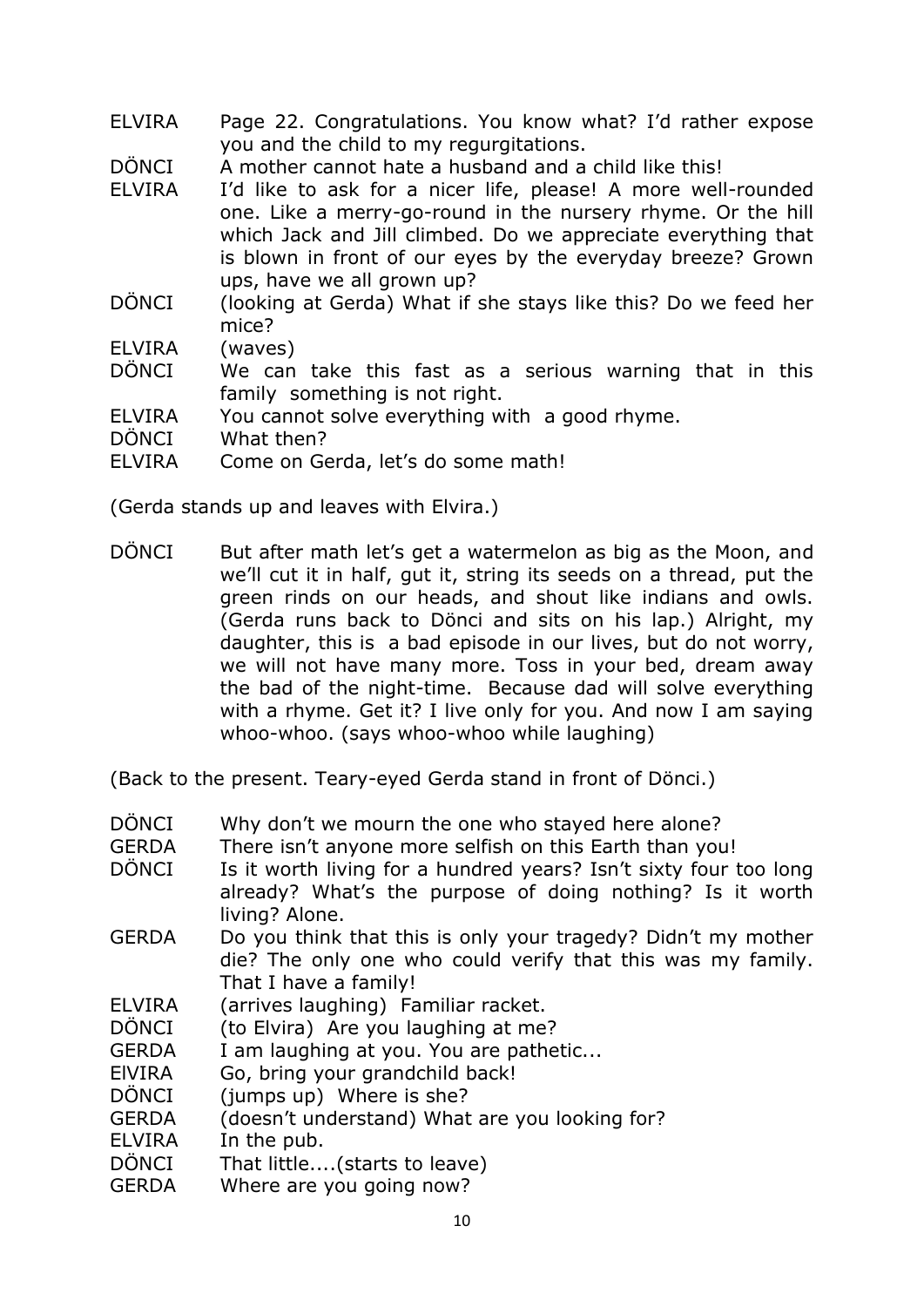- DÖNCI I will bring your niece home.
- GERDA She is in the bedroom.
- DÖNCI She is in the pub.
- GERDA (doesn't understand) What?
- DÖNCI We'll be back. (leaves)

(Gerda runs in the room. Elvira is alone, pacing, walks around playfully, shuffles back and forth as if dancing.)

- ELVIRA Once a child fully grows up, she'll be a serious grown up. Grown ups should be children, this would make it even!
- (Gerda comes back.)

GERDA (sits down on a chair) This little rotten...

TOGETHER She climbed out the window.

- ELVIRA (silence) It's obvious how rarely all of you are together! It's difficult with the others, isn't it? It is what it is. You assume it is the easiest with them. With the family. Then it turns out you are all strangers to each other. Familiar strangers.
- GERDA (holds the urn) This was really poorly done, mom.
- ELVIRA So I see...
- GERDA I have been watching you and dad for forty years. It was easy. You lived your lives in front of my eyes. You signaled my existence only seldomly. I was who I was. I befitted your expectations in every way. You wanted me to be sufficient. It was easier that way. More comfortable and simpler. You looked, but you didn't see. Gerda is smart, Gerda is clever, Gerda is skillful, and Gerda is almost an adult! And now I am sitting here by myself; I am always alone, and I don't know what it's like to be *an adult.* I'd love to be a child again, but for real! I'd like to cry, to be afraid, to be scared, and to wait for my mother and father to protect me. I wish to be Baba! My sister. The one who could cry and laugh, and if she was scared or afraid, you both hugged her...You loved her. How I long for a slap so big that I'd fall behind the cabinet with a swollen red face. But I never got one. I got nothing. I just gave, gave, gave... But so much, so very much that I know nothing else nowadays. I became a precise human machine with Belgian accuracy. I could be proud of myself, of me. Because I am appreciated away from my family. Because at home I feel that I can't help, and I can't be anything else but that girl who grew up when she wasn't a grown up yet. And that's not good. It is not good at all this way.

ELVIRA What can I say? I am sorry...

GERDA I know it is not easy to be a parent. It is not being taught. The school of life isn't a university overcrowded with skillful teachers. Eenie, meenie, miney, mo...I have no strength to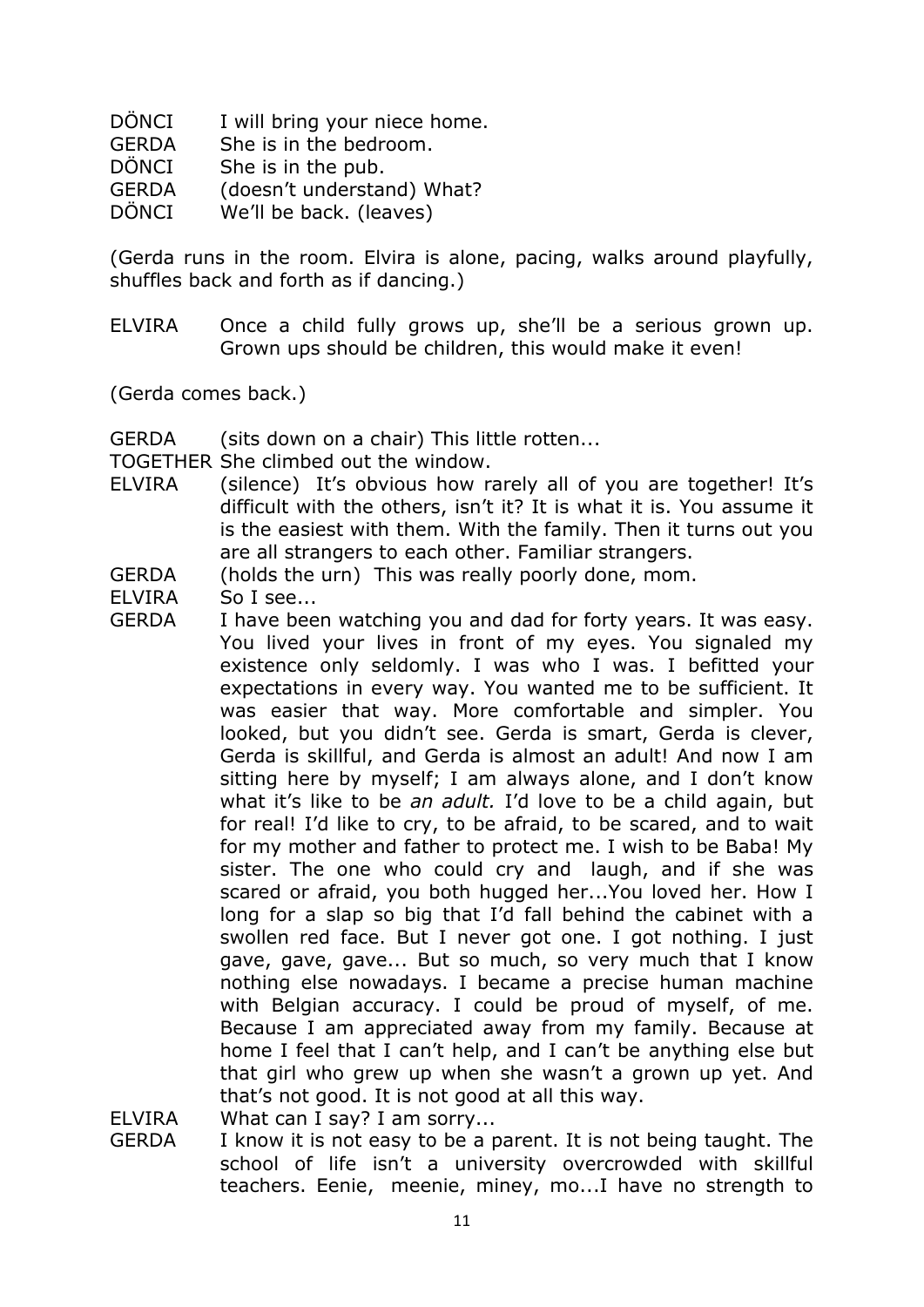do anything against it. I'd flee, but I can't go any further. I'd rather come back to the house, to you, so that we could start all over again. Why isn't life a fairy tale? A fairy tale where we are the little meatloaves. Baba, Vatta, dad, mom, and I!

ELVIRA Gerda, if humans could see the future, believe me, they'd never make mistakes. I know it hurts. And I don't push away: I am the reason.

(FLASHBACK. We jump back in time. Not long after having lost her sibling, Gerda is just leaving her parents' house.)

GERDA Do you expect me to groan instead of you, so that your pain will erupt from me? You've taken everything away, and you keep taking everything from me!

ELVIRA Don't go away!

GERDA Why should I stay? So that I would end this helpless family graphic novel with my own hands? Tell me what could keep me by your side! Should I turn the pain of my birth, which I survived with the help of my own life, into mourning? Illusion. I was a nineteen-year-old mature adult when I first had to face the fact that I had to live with that strange creature whom you saw when you looked at me. I grabbed all my valuables with youthful hurtfulness which was a dozen clothes or less that I packed from the armoire into the luggage alone...

ELVIRA You've always been a rolling stone!

- GERDA It has been five years since I left with teenage zeal and the blunt hope that if I found the key back to you, you'd welcome me, and I was hoping that you'd await my return. But it turned out differently. In Szeged<sup>2</sup> sometimes I reminisced about the past: perhaps I was wrong, and my rock-solid confidence which I thought to be so true might just be the fruit of my awkward worthlessness. But with a diploma in my hands I understood that I didn't have a family.
- ELVIRA Do you think that now I will acknowledge that we made bad decisions? Perhaps! The fact that we didn't take the train to Szeged was a big mistake. We have no excuse. But to miss a graduation is not a profanity, and even you can admit that, but if you are still upset about it, please remember that your grumpy father was in mourning while living out the end of his god-fearing period. Why are you beating yourself up? You have a home in this house!
- GERDA Your answer is simple, as such. But I will not be your crutch. I will go far away, really far away from here. As of today, I will not have to carry your gear. You were a mother, because to be a mother is pure luck. But you weren't a good mother,

**.** 

<sup>&</sup>lt;sup>2</sup> One of Hungary's furthest cities.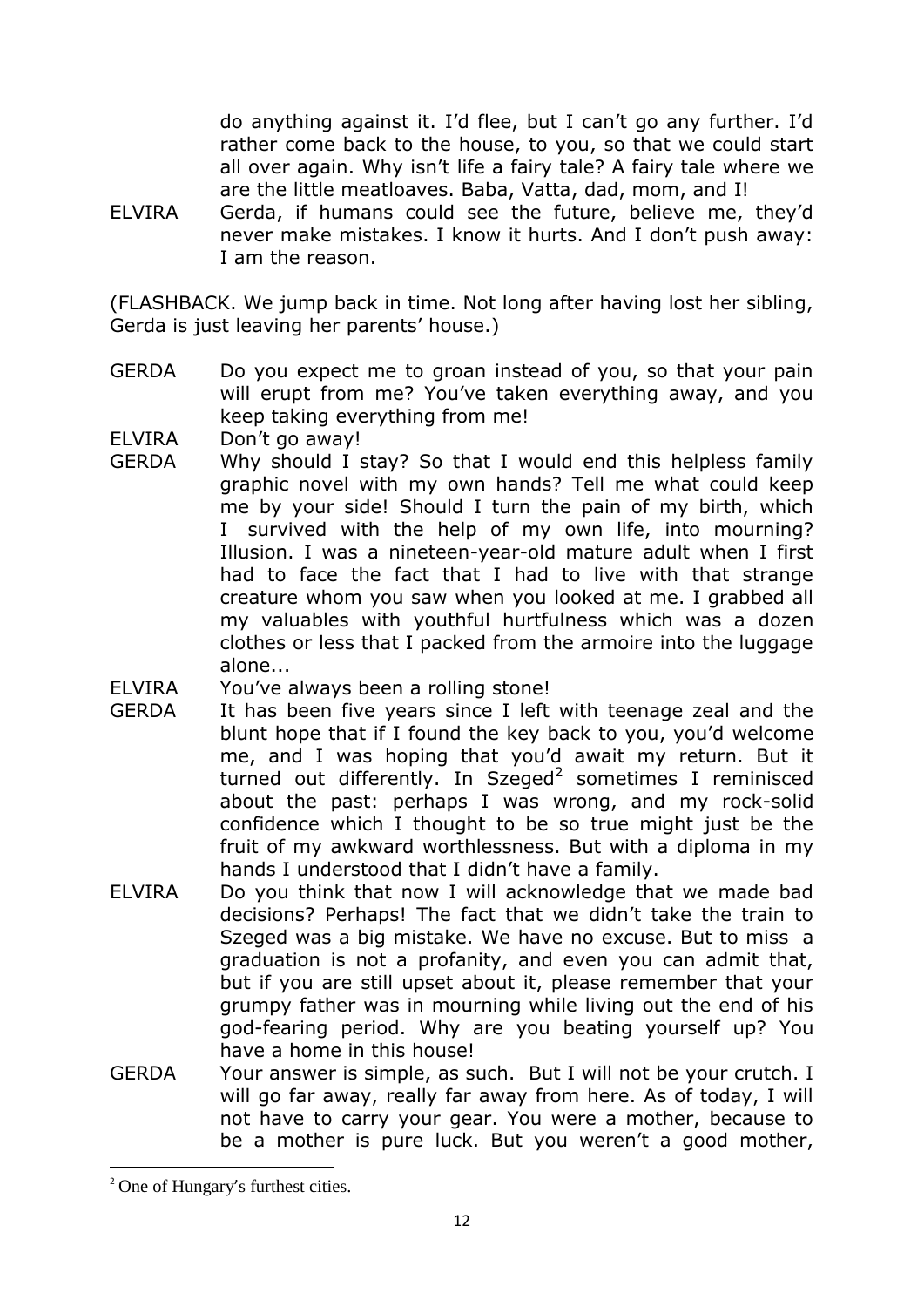because to be a weekday mother sucks. The limit in this family is nineteen years. After nineteen years death awaits some, and some have a choice: a new home over the hill, up in the air passed the seven seas; to arrive, to discover, to forget being adequate in front of yourself and other friends. Ditches between lovers aren't dug by strangers' hands. When I didn't eat, you filled me up. I laid down, you picked me up. You left me, left me behind, skipped over me, gave up on me, you let me be the way I did not want to be. Mother, I have to leave this place, let me be!

(Back to the presence. Vatta and Dönci arrive. The man sits down at the table without saying a word. Gerda goes up to Vatta, holds her shoulders and looks into her eyes.)

GERDA Vatta, where were you?

(Vatta doesn't answer. Dönci takes down a whiskey bottle from the shelf, puts it on the table, stares at it, then puts it back to the place from where he took it. Gerda turns her back to Vatta, and then Vatta pours her soul out without taking a breath.)

VATTA Mr. Jeno, my ecology teacher, who actually is a dumbass forest ranger, but for some reason he is crazy about Ferenc Molnar, because he was an extra in his movie The Boys from Pal Street, he used to say all the time, "Just remember son, after each fright, drink a beer!", and first we laughed at him, but as it turns out he wasn't such a dumbass afterall, because beer always worked, and before exams we'd start at the 'Lawnmower', and in the morning we'd drink a Soproni beer on an empty stomach, and it hits your brain so hard that everything surfaces, and that is the reason why I passed all my exams, and who'd think that a forest ranger who teaches ecology-toxicology can say anything new to a youngster, yeah, because what matters is that one is young, and you know, I am young too, although that can be argued, because it is all relative to whom or what one is compared, but I think at nineteen I am rather young instead of old, even though my life wasn't very childlike or youthful so far, because I get slapped so much that the whole Forest Engineer Branch from its professor to its cleaning lady hasn't experienced as much as I did, but if this is the kind of life I got, then I will live it, but the only thing I don't know how to deal with is death, because I am more freaked out by death than anything, and I am terrified to meet it, and I think you have no idea how I got home, because you are just sitting here cloistered, crying for grandma, but nobody really cares why I have been freaking out for four days, but of course, I admit, you are the adults,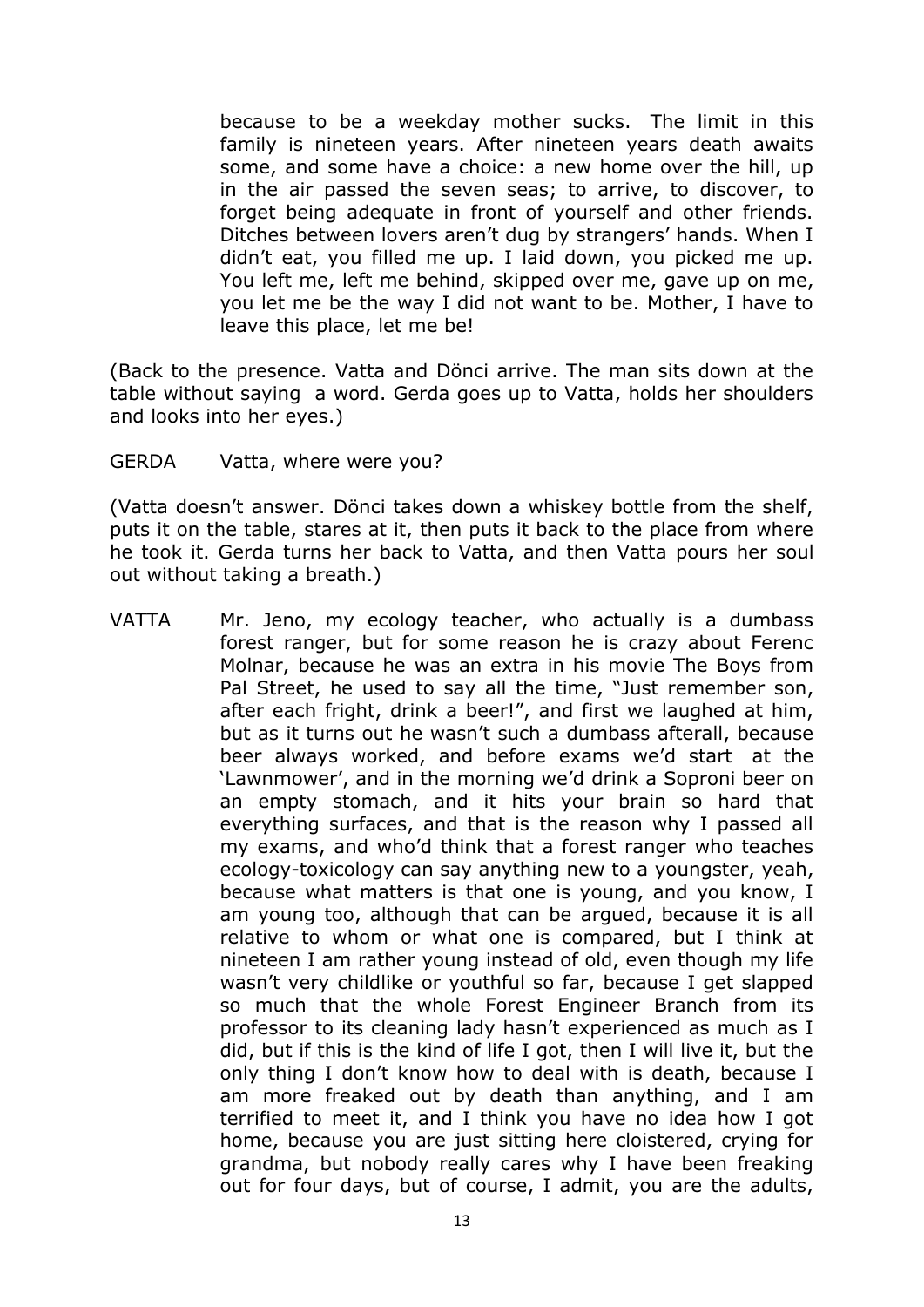and one of you lost his wife, the other her mother, but you have each other, father and daughter, and I feel really damn alone, because grandma was the only one who, besides life, has slapped me so badly that even my tongue got bent out of shape, but those slaps felt so good, because as my face was burning, I felt alive, I was worth something, and when I called grandma to complain that Mate was such an ass, because he screwed me twice, but didn't give a shit about me, then she told me the shit, and since then Mate doesn't want to screw anyone, not even once, because what he got from me made his testicles shrink for life, and how could I confide in you Dönci, when you were incapable of taking advantage of the big opportunity to fix that fucked up father role, which you fucked up not only once, but twice, and you had the opportunity to play it again, Sam, because the one thing I wish for the most is a father by my side, but not the sperm donor who screwed my mother twice, then didn't give a shit, and has no idea that he has a damn amazing daughter, but the one who is like Liam Nielson in *Taken*, who says to the person kidnapping his daughter, "I don't know who you are. I don't know what you want. If you are looking for a ransom, I can tell you, I don't have money. But what I do have is a very particular set of skills. Skills I've acquired over a very long career. Skills that make a nightmare for people like you. If you let my daughter go now, that'll be the end of it. I will not look for you. I will not pursue you. But if you don't, I will look for you. I will find you and...-music! tatatata-, I will kill you...", then the stupid Albanese said, "Good luck!", but he got screwed, because Liam really beats the crap out of him, because he is a hero, and I know that you are not the worldsaving movie star type, Dönci, so I would have been satisfied if you had drunk four or five shot glasses of palinka with me, and you had pissed by the fence and had slept in the hammock, but oh no, because you are convinced that I am lazy and cheeky and a liar, which is true, because I know Vekerdy is a good buddy of yours, but you should take into consideration sometimes that I am not just learning material, but a real-life person, a girl, your granddaughter, because it is really cool that my grandfather sits in front of the tv day and night and watches one cool show after another, but you can't treat your own life like an american synchronized tv show with a guaranteed happy end, because life doesn't pay attention to what is good for you, and if you don't do anything to make it better, it'll throw all the dramatic shit in your face, and you can sit in your armchair for the rest of your life, but here comes the big fucking BUT, but you still have a family and responsibilities, but you don't fucking want to acknowledge that, and you either, my auntie, who fucking hates me,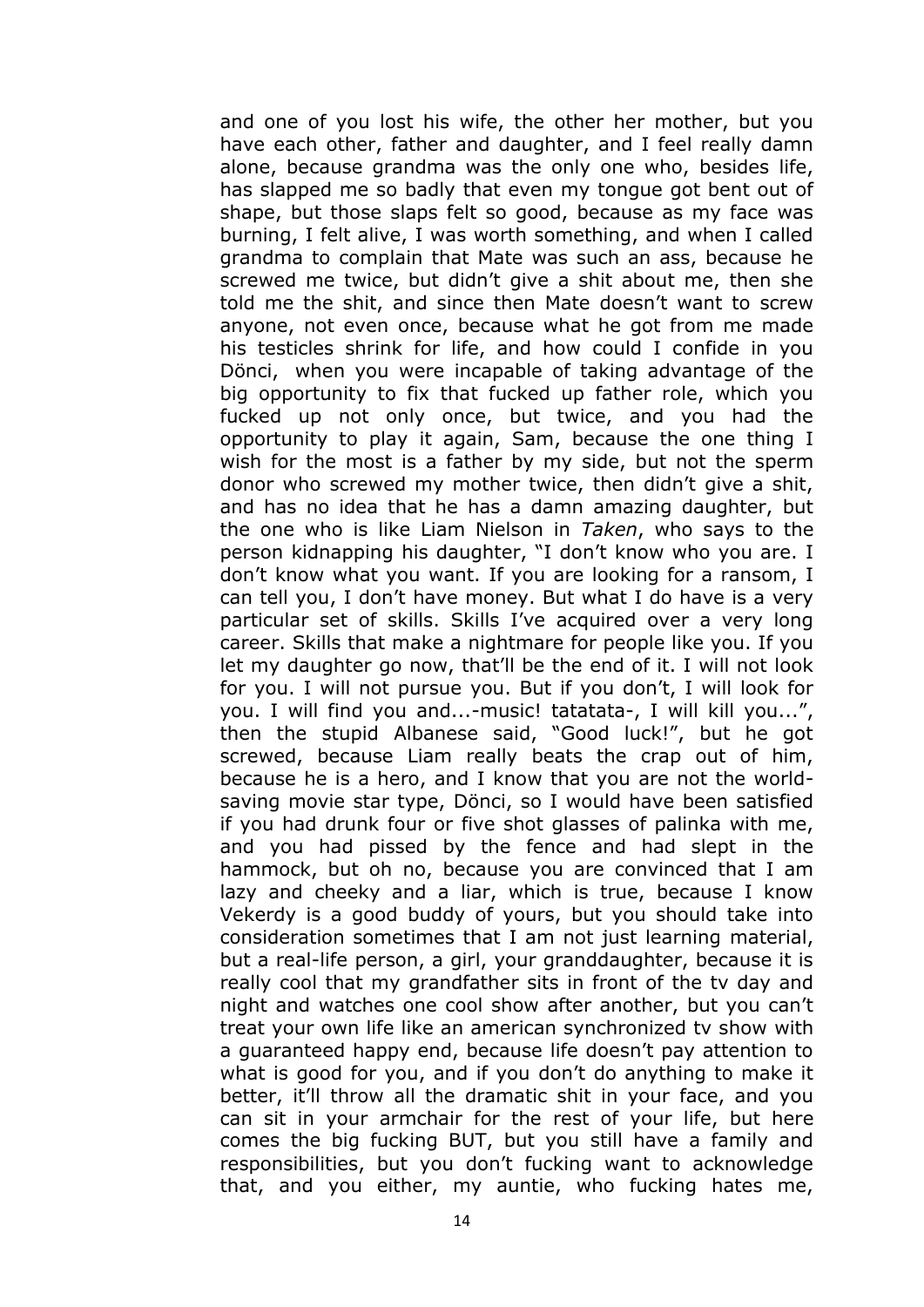because I was such a lame misfortunate loser that I was dropped out into this filthy earth from your hated sister's vagina, and we can't live like this, even you can admit that, and if there is no more grandma, then I am alone, and I will have a document that I am an adult, because I have to grow up to this situation, and that is why uncle Jeno is right that the only medicine for fright is beer, but there isn't a fucking thing in this house, except for a raspberry soft drink, so where should I go, to a disco or a church, Dönci?, straight out the window and into a pub, of course! (takes a breath) Do you understand why I am so pissed at this world?

(Deadly silence. Elvira's laughter breaks the silence, Dönci looks, he smiles too, stand up and goes to the kitchen.)

DÖNCI I'll make tea. (goes out)

(A little while later Elvira follows Dönci, but when she gets to Vatta, she strokes her head. Gerda and Vatta are sitting next to each other quietly. Vatta scratches her hair where Elvira touched her. They can hear Dönci's busywork from the kitchen. The girls turn toward the kitchen at the same time. Dark.)

# SOMETIME LATER...

(Gerda and Vatta are sitting next to each other silently, looking at the kitchen. Silence. The two girls are staring ahead. Elvira stands by them.)

- GERDA You talk really dirty.
- VATTA I don't know where the fuck I learned...
- DÖNCI (comes with a pitcher in hand) Do you want some?
- GERDA No.
- VATTA Me neither.
- DÖNCI Fine. (goes out)
- VATTA What about him?
- ELVIRA Don't bury him, you sillies!
- GERDA He is in bad shape.
- VATTA Yeah. (silence) How old is he?
- GERDA I can't believe you don't even know that!
- VATTA Why, do you?
- GERDA My father!
- VATTA Yeah. (silence) So how old?
- GERDA He turned sixty four in February.
- VATTA Of course. It was Friday the 13th, I remember now.
- GERDA You said that as if you had been there.
- VATTA I don't think I said it like that. (tests her) And I? When was I born?
- GERDA (looks at her with imperious self-confidence)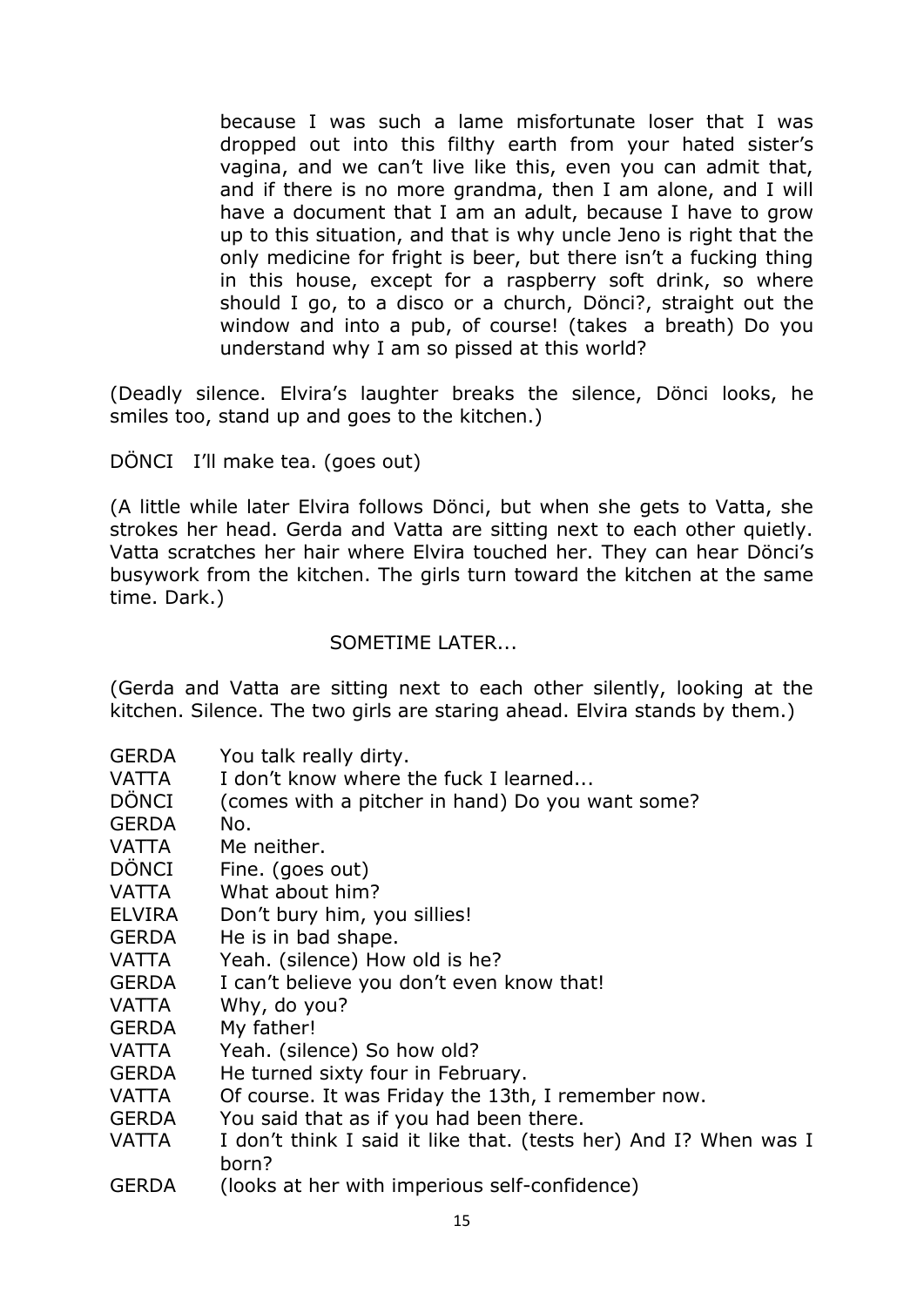- VATTA Fine, that is too easy.
- GERDA You ruined a really promising New Year's Eve, my niece.
- VATTA I am sorry...
- ELVIRA Ask who she was with then!
- VATTA So who did you miss out on?
- GERDA Not important. You don't know him.
- ELVIRA Come on! Let me find out!
- GERDA A guy.
- VATTA (mocking) You don't say!
- GERDA Then suddenly I became and only child, then an adult with a diploma, hurray, then Brussel came, and I bid goodbye to the next year there. Then ta-ta, the years of love were over. I kept switching guys for so long that they all turned into men. Head of Department, chief doctor, diplomat, teacher, and who knows what else! I got too old to be married off. That is how I remained an old maid and a loner.
- VATTA Really nice story. (suddenly) Do we inherit the house together? Or what is the protocol?
- GERDA What are you talking about?
- VATTA If Dönci kicks the bucket, the house will be ours, won't it?
- GERDA Vatta, there is a limit to inconsideration!
- ELVIRA She is only provoking!
- VATTA And the car? How old is it? Ten? Fifteen?
- ELVIRA Twelve.
- GERDA Stop it!
- VATTA I brought this up so that we can all be clear. Who knows when we'll all see each other again! You that way, I this way, Dönci over here...
- GERDA If dad comes in and hears this...
- VATTA Hears what?
- GERDA Do you want to crush his heart even more?
- VATTA It is unbreakable.

(Dönci stands in the background listening to the girls. Elvira is trying to comfort him with sad empathy in her eyes. Dönci is trying to stay unnoticeable with his broken posture; he doesn't want to bother the girls.)

GERDA Dad is too sensitive..., and weak.

VATTA And a damn coward.

(Gerda notices her father. They exchange glances for an instant. FLASHBACK. Dönci sits down across from the seventeen-year-old Gerda. He takes a deep breath and starts to talk.)

- DÖNCI Gerda...I need to talk to you. I have done many stupid things, yes, I did, and I will not beat around the bush, and I will admit the truth to you. Have you heard that...
- GERDA Where is Baba? Shouldn't she hear your confession?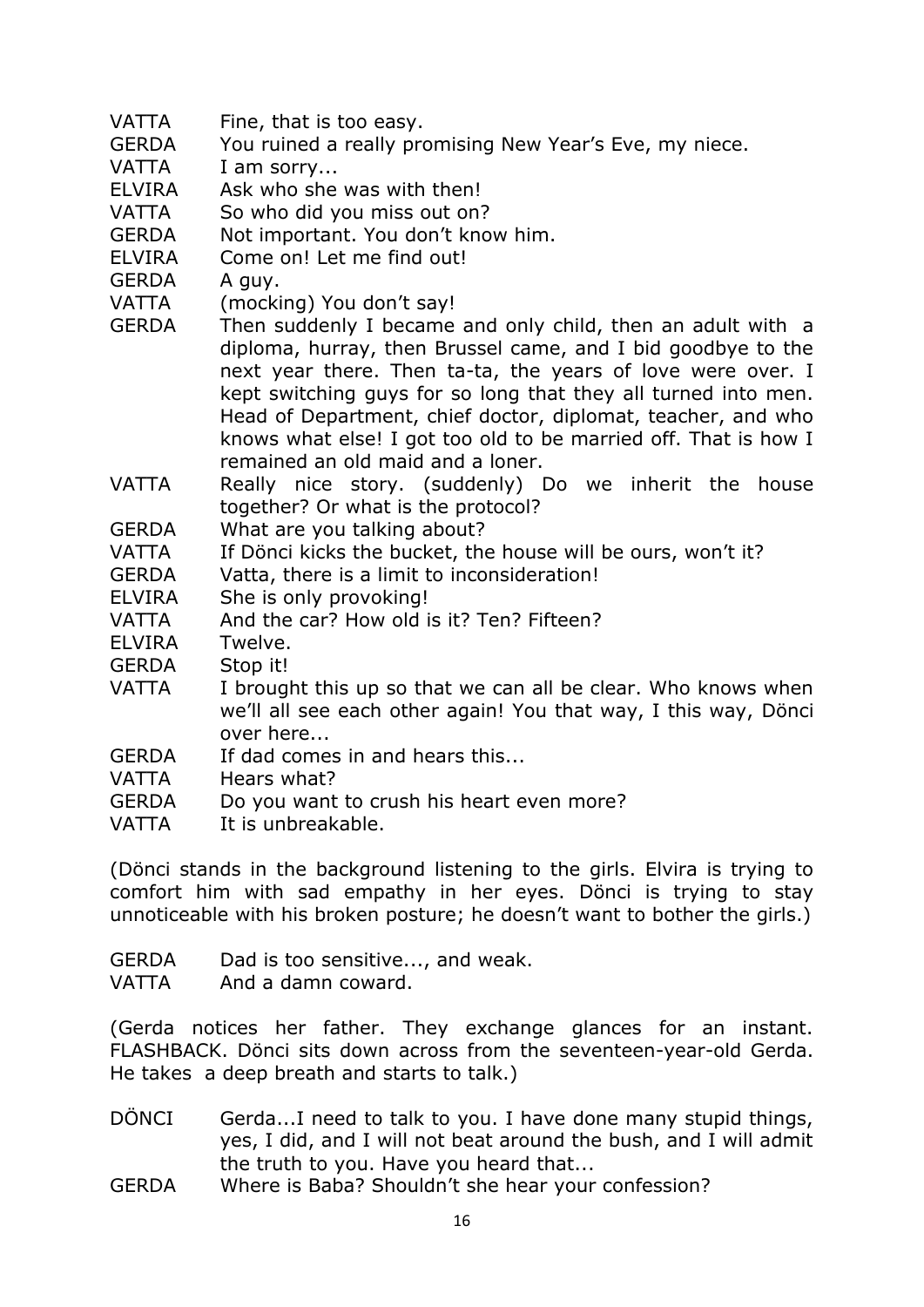- DÖNCI She is still young. By the way, she is at her ballet lesson at school. You are a big girl, and it is easier for you to understand. You are seventeen. Soon you will take your final exam and finish school. You'll be an adult and in control of your life. That is how it should be. But now I will have to tell you something eye to eye!
- GERDA What?
- DÖNCI I'll start.
- GERDA But what?
- DÖNCI I have been meeting new people for a while. My old friends disappeared and those attachments have worn out. You know that I had trouble with my job too, my workplace closed, there were other needs...I wasn't popular anymore in this new and transforming transformation. I couldn't keep up with the innovations. Bowing youngsters with rubber spines came along, and I am forty years old. It is hard for me and I can't change any more. Doesn't matter. I met a few people who introduced me to an unfamiliar medium. I am talking about religious people. (sighs) Fabulous. I'll continue. I am spending more and more time among them, because I feel that they are powered by strength that is so strong that I can only talk about it in whisper. And I want to believe that I belong there! If you saw them and knew them, you'd understand for sure! I just talked to your mother too. It is hard to convince women with arguments. They are only interested in reality. Yes. Your mother is mad at me. But once she calms down, perhaps she'll be able to face the new situation. Then she will understand it too. (silence) I met the almighty God. (he is waiting for a reaction) That's what I suspected. The light of fright lit up in your gaze.
- GERDA I am listening to you.
- DÖNCI Good. If I am boring you, just let me know, and I will organize my thoughts. Yes, we met. But don't think that God came toward me and then stopped me. That's not what happened. The community where Providence has guided me hides unique people. People who had already experienced this earlier, and since then, they always do. I'll give you an example. They are all sitting in a circle. They reminisce about the moment that could have only been created by an almighty power, the meeting with that power, the experience which makes the mortal understand the soul of the immortal. Last time, imagine this, they even spoke! They were shouting incomprehensible sentences in a language which I have never heard before, which no one among us knew. And everyone was chatting away, and as I mentioned already, we were all sitting in a circle, and I...understood them! The musers who spoke a strange language. I understood their every word. Do you know why that is?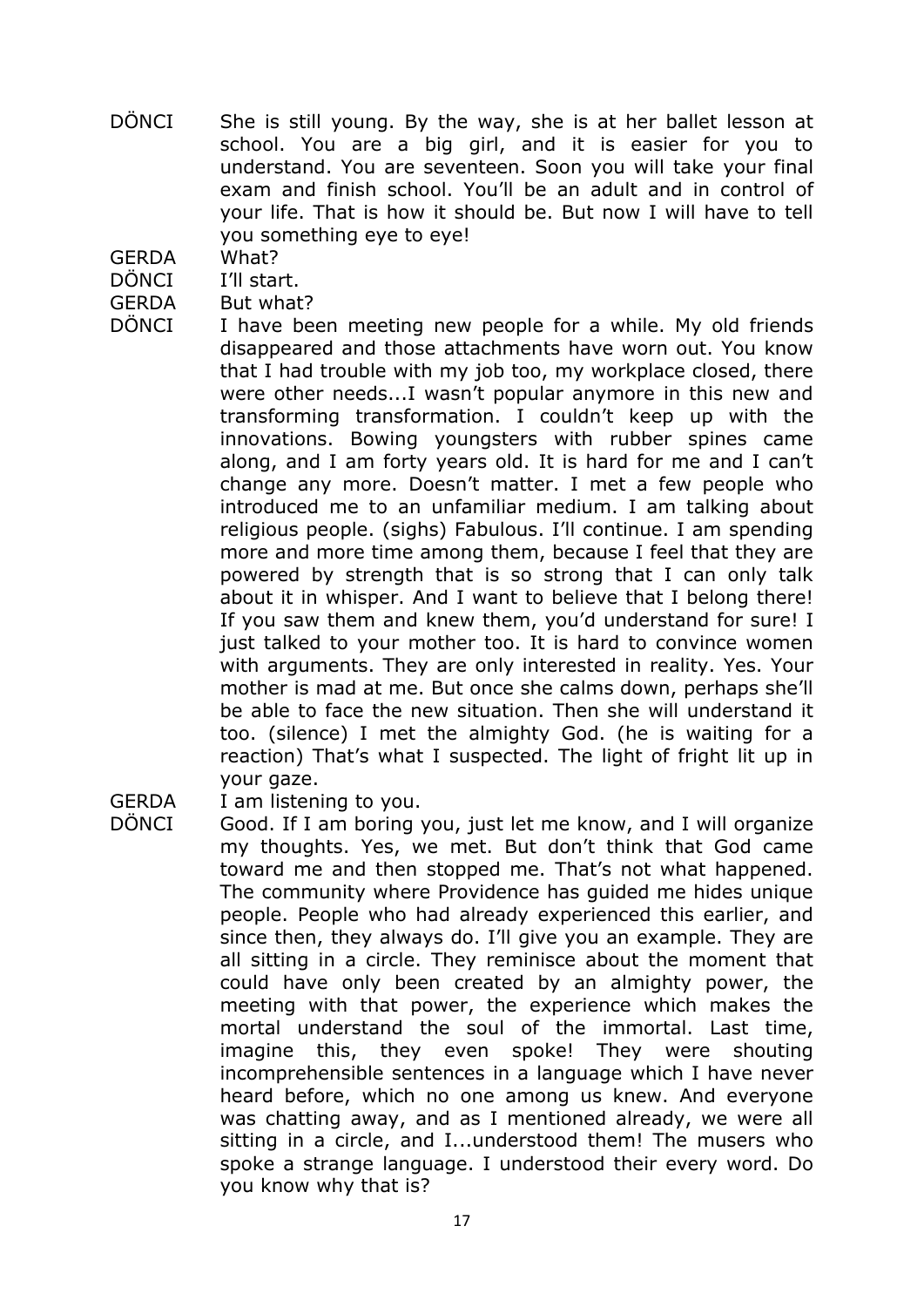# GERDA No.

- DÖNCI I'll tell you: because God loves me. The ancient language has been the secret of the origin-proving zygote, and its existence was guarded in the living and the dead. And I understood it. I didn't know what to think of my ability. But the guardian God's answer came one night: I sat up in bed while your mother was snuffing in her sleep next to me, and I saw an incredible and never-before-seen light! And then among the colors a face appeared. I saw God's face. And God talked to me in the language that was spoken during God's battle against evil. And I understood it. And God would say, of course, not in Hungarian, "How much longer will you be sad, Endre?" That's how it happened. I have arrived to that person, to God. And I see the Almighty regularly every night. (silence) I won't talk about it any longer, because I am about to announce a fateful prophecy. Starting now, I will be a completely different person, you know. I will abandon my past self. The self that you'll have to meet even if you will be angry. I wrote all my fallible sins down. (take a piece of paper out) Please read it, and state your opinion bravely, and sooner than later!
- GERDA (takes is and read it for a while) What's a vibrator?
- DÖNCI Just read on, all the way to the end!
- GERDA (reads for a while, then looks up) What did mom say? Did she understand?
- DÖNCI I might have mentioned that she is mad at me now.
- GERDA Great. What do you expect from me, father?
- DÖNCI Understanding and acceptance.
- GERDA What will happen to Baba?
- DÖNCI She accepts changes easier. I don't want to weigh her down with serious matters. Only when she is an adult.

GERDA Good.

DÖNCI I will let you be alone now, you little adult! (gives her a kiss and leaves)

(Gerda remains by herself. Signs of insanity appear on her face; she's storming inside, but doesn't want to make noise. She is rubbing her wrist roughly back and forth on the edge of the table, while helpless anger is raging in her gaze. Finally she is hitting her arm so hard on the razorsharp edge that it starts to bleed and the table nearly falls over. Darkness. Back to the present. Three people are sitting at the table, Elvira stands behind them.)

VATTA Are you not sleepy either?

DÖNCI I can't sleep.

(Gerda is rummaging her purse. She is puzzled.)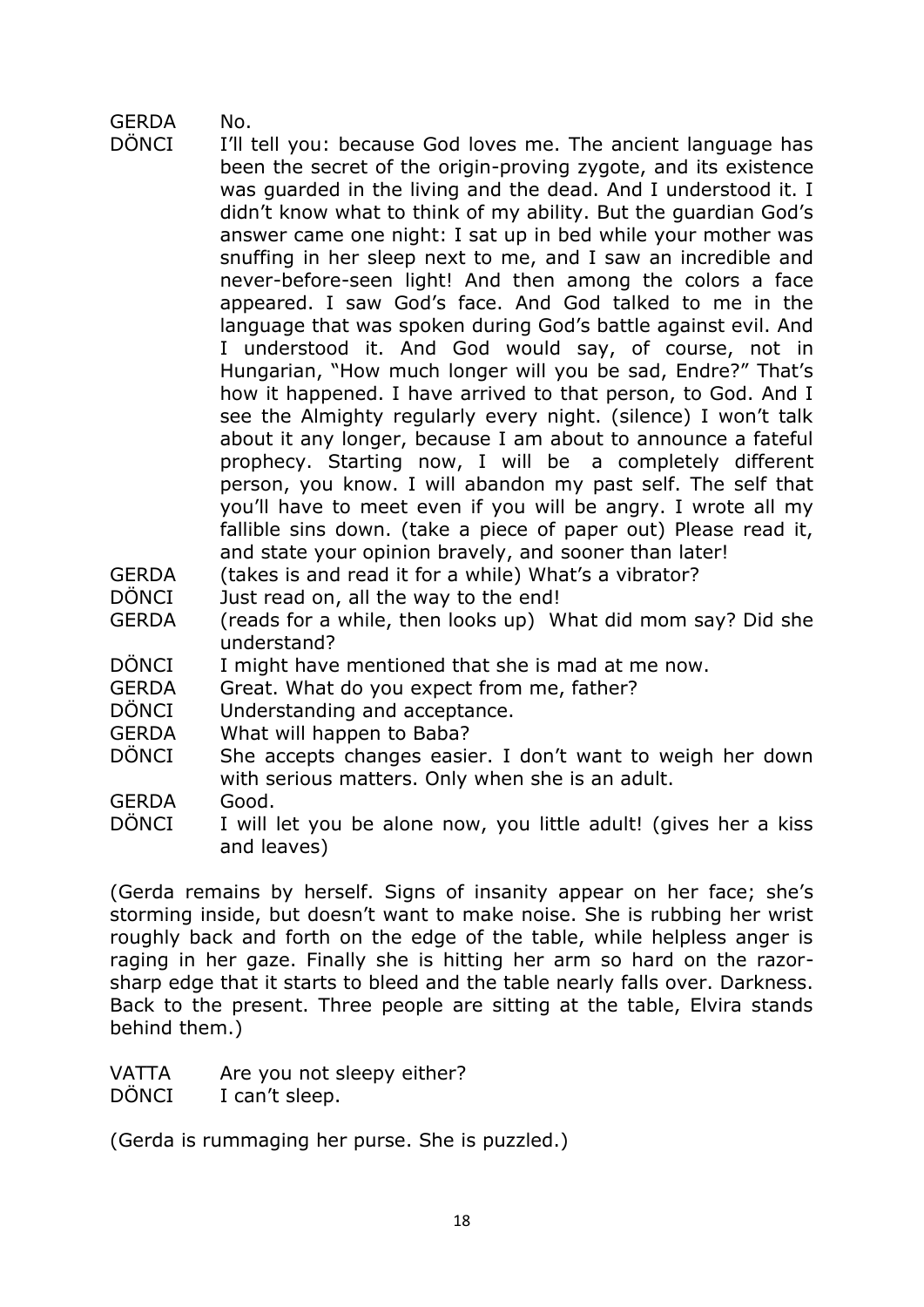- GERDA In the last few days you've been closing your eyes for only a few hours, dad. You need to take care of yourself! VATTA Right. DÖNCI (hesitantly) Should we pray? VATTA (chuckles, then contains herself) I can't. (silence) Will you read from your book? (searching the bookshelf) Where is *Thelittle-meatloaf-written-by-my-grandfather-the-world-famous-Dönci...*? DÖNCI (to himself) Basic rule of drama: if an urn sits on the table, something has to happen to it. ELVIRA (whispers) Are you waiting for a miracle? VATTA (finds the book) Found it! GERDA I don't think this is the right time! VATTA Oh, the sensitive aunt Gerda didn't make it into her daddy's book. Oh, how sad! GERDA Vatta, you're dumb.
- VATTA (hurtfully) Who cares?

(Gerda throws her bag down and leaves, feeling hurt.)

- DÖNCI Who can be the cause of this hatred?
- ELVIRA That's still left: our last inventory.
- DÖNCI I'll take the blame. Without a word.
- ELVIRA Go ahead! Start with the little Vatta!
- VATTA (to Gerda) Why do you always have to throw temper tantrums?
- DÖNCI Stop it, Vatta! And talk reasonably, for God's sake! We can't understand a word of your gibberish, and you swear like an animal. What kind of a person will you become? Do you think that if you sit in the loud plaza movie theatres watching idiotic horror movies, chewing loudly, then you'll learn your lesson?
- VATTA Oops! My retired-by-force grandfather is trying to criticize me. Perhaps a generational problem has surfaced, hasn't it? But what kind of a critic is the critic whose critique can be exhausted with one expression: shut up!

(In the meantime Gerda picked up her bag. It's obvious that she is getting ready for something, but she waits.)

DÖNCI (silence) Should I not talk? There is truth to that. When you criticize, you predict. You bet on what should happen based on common sense. It's a gamble. And luck has nothing to do with common sense. Not even rationality! Very few people win. Most people miss. And fury roots from that. Anger. Critique is nothing else but anger. It rarely helps; rather, it destroys. And is it good to destroy? Hell, no! The main virtue of a good critic is the skill to pay attention to details, combined with an excellent ability to interpret. I wasn't cut out to be a critic. I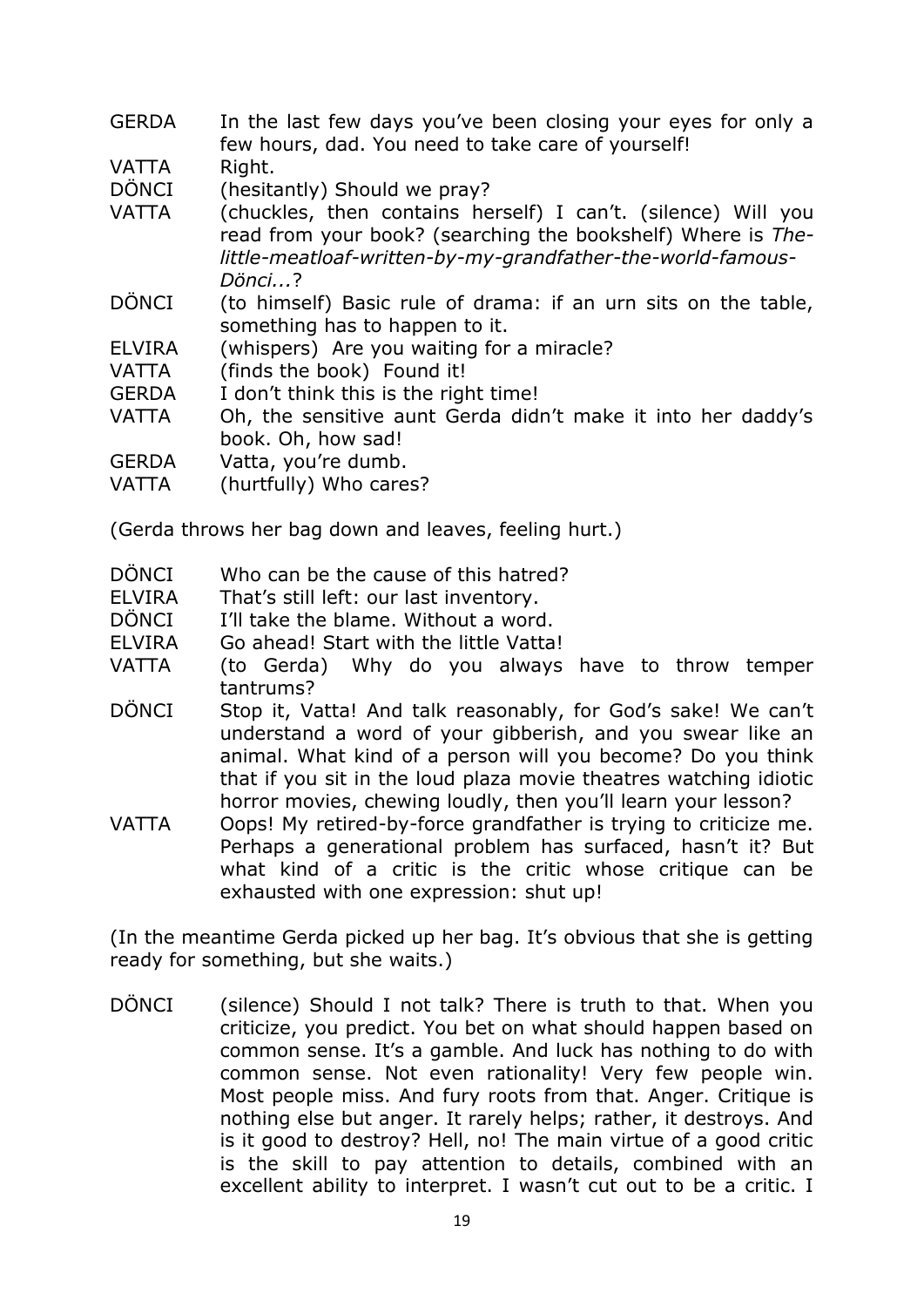did not like either theatre or films, and I did not understand them either. Somehow this bus was my ride and I took it. Was that worth it? Of course it was! I learned to be quiet. Because in my work that's essential. Don't talk, because once you say something, you can't take it back. And from your story the listener will only retain what s/he wants to remember. And usually it isn't the grey matter what counts, but the gibberish. Everyone will remember that, adjusted to their own truth, but linked to your name. But if you write it down, chew on it, digest it, adjust it, clarify it, compare it to the other, you can save it for the future. All of it will remain, building up the whole from the particles, which contains the truth, and it will stay undefeatable. Mainly, of course, because it can be controlled. This is the weak person's commandment. To remain silent is gold. And I am feeble enough to be an inspiration for a statue! I wish I had the strength to speak! Even the half-truth is better than nothing.

- VATTA Aha. I didn't understand a word of that.
- DÖNCI Nothing?
- GERDA We must talk! That is the key. To talk to others. Let's speak!

(Gerda take three dolls out of her bag. She gives Dönci the man doll, Vatta the little girl, and a blonde Barbie doll for herself.)

| <b>GERDA</b>  | There is a method that could ease repressed emotions.<br>(struggles to speak) You turn yourself, your being intoa |
|---------------|-------------------------------------------------------------------------------------------------------------------|
|               |                                                                                                                   |
|               | puppet. Something like that. I read it not long ago.                                                              |
| <b>VATTA</b>  | You bought three Belgian clowns in order to play psycho-                                                          |
|               | theater with us?                                                                                                  |
| <b>GERDA</b>  | We must talk!                                                                                                     |
| <b>VATTA</b>  | Yeah. (plays with her doll) I am Vatta, a sad girl, where is Mr.                                                  |
|               | Hat and Mr. Hankey?                                                                                               |
| <b>GERDA</b>  | If you don't like it, you don't have to sit here!                                                                 |
| VATTA         | Sorry. I'll be good, aunt Gerda, I promise.                                                                       |
| <b>GERDA</b>  | Dad, please!                                                                                                      |
| <b>DÖNCI</b>  | (picks up his doll) My name is Dönci, a widow, afflicted by                                                       |
|               | adversity. Old and human.                                                                                         |
| <b>VATTA</b>  | (laughs) I'll catch you, you old man! (chases his puppet with                                                     |
|               | her puppet)                                                                                                       |
| <b>GERDA</b>  | Stop it, you two! (silence) If you have a better idea, be it, but                                                 |
|               | we can't leave here without having talked to each other. Don't                                                    |
|               | you get it?                                                                                                       |
| <b>ELVIRA</b> | They don't get it.                                                                                                |
| VATTA         | What don't we understand?                                                                                         |
|               |                                                                                                                   |
| <b>GERDA</b>  | The three of us are what remains. Vatta, I know you too are                                                       |
|               | afraid that we'll drift away from each other. You talked about                                                    |
|               | this not long ago. We must do something to prevent that.                                                          |
| <b>VATTA</b>  | Who is responsible? You, of course.                                                                               |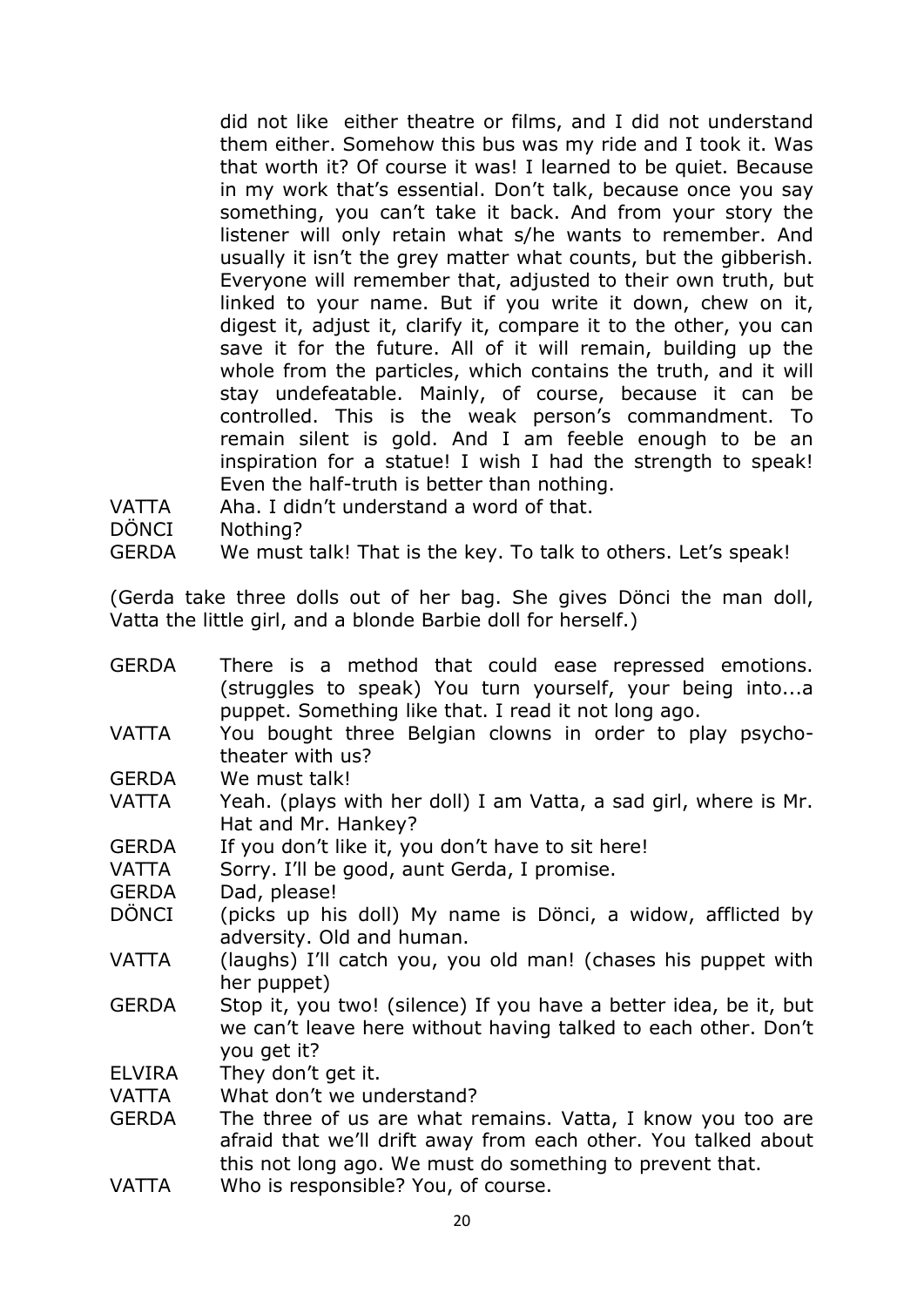| <b>GERDA</b> | I am?                                                                                                    |
|--------------|----------------------------------------------------------------------------------------------------------|
| <b>VATTA</b> | (picks up her doll) You are responsible, you big-boobed, long-<br>legged, cocksucker-lipped blonde babe! |
|              |                                                                                                          |
| <b>GERDA</b> | (picks up her doll) Why do you think that, Vatta?                                                        |
| VATTA        | (lowers the doll) I'm just kidding.                                                                      |
| <b>GERDA</b> | (starting to raise her voice) Why did you say that about me,<br>Vatta?                                   |
| <b>VATTA</b> | Like I said, it was nothing. I was just joking.                                                          |
| <b>GERDA</b> | Do you accuse me of being responsible for something?                                                     |
| <b>VATTA</b> | Perhaps                                                                                                  |
| <b>GERDA</b> | Tell me what your problem is with me!                                                                    |
| <b>VATTA</b> | Nothing. Let's let it go                                                                                 |
| <b>GERDA</b> | Please, tell me!                                                                                         |

(Gerda is making the doll talk ceaselessly while she is noticeably on the verge of a collapse. Dönci is playing with his doll with childlike sensitivity. Elvira is standing behind him observing the girls with honest interest.)

- ELVIRA (to Dönci) Do you think they will verbalize it?
- DÖNCI (nods)
- VATTA (silence) You are happy that mom isn't here.
- GERDA No, Vatta, I am immeasurably sad and desperate, because your mom is my sister, and to process the void she leaves is impossible.
- VATTA You left us here.
- GERDA That's not true.
- VATTA You went away. You let my hundred-year-old grandparents raise me!
- ELVIRA Hey!
- VATTA You didn't even give me the slightest chance to live with a person who at least had the talent to replace the role of a mother for an abandoned child! Because no matter how we beautify this, you are the one closest to mom. You were. I would have accepted you! Because I used to believe that you could be my mother instead of mom. But instead, you left me.
- GERDA (with barely audible quietness) I didn't leave you.
- VATTA What then?
- GERDA I accepted that mom and dad were the best solution for you.
- VATTA Oh, I see! You hired professionals for this project! (laughs) That's a whole different story. Right, Dönci?
- DÖNCI (lifts up the doll, and talks to Elvira) I have done many wrong things. I can't even list them all. When Baba was being born, I was with another woman. An actress. I spent the night with her...

(Gerda and Elvira are looking at him with dispassionate faces.)

ELVIRA And? Everyone knows that.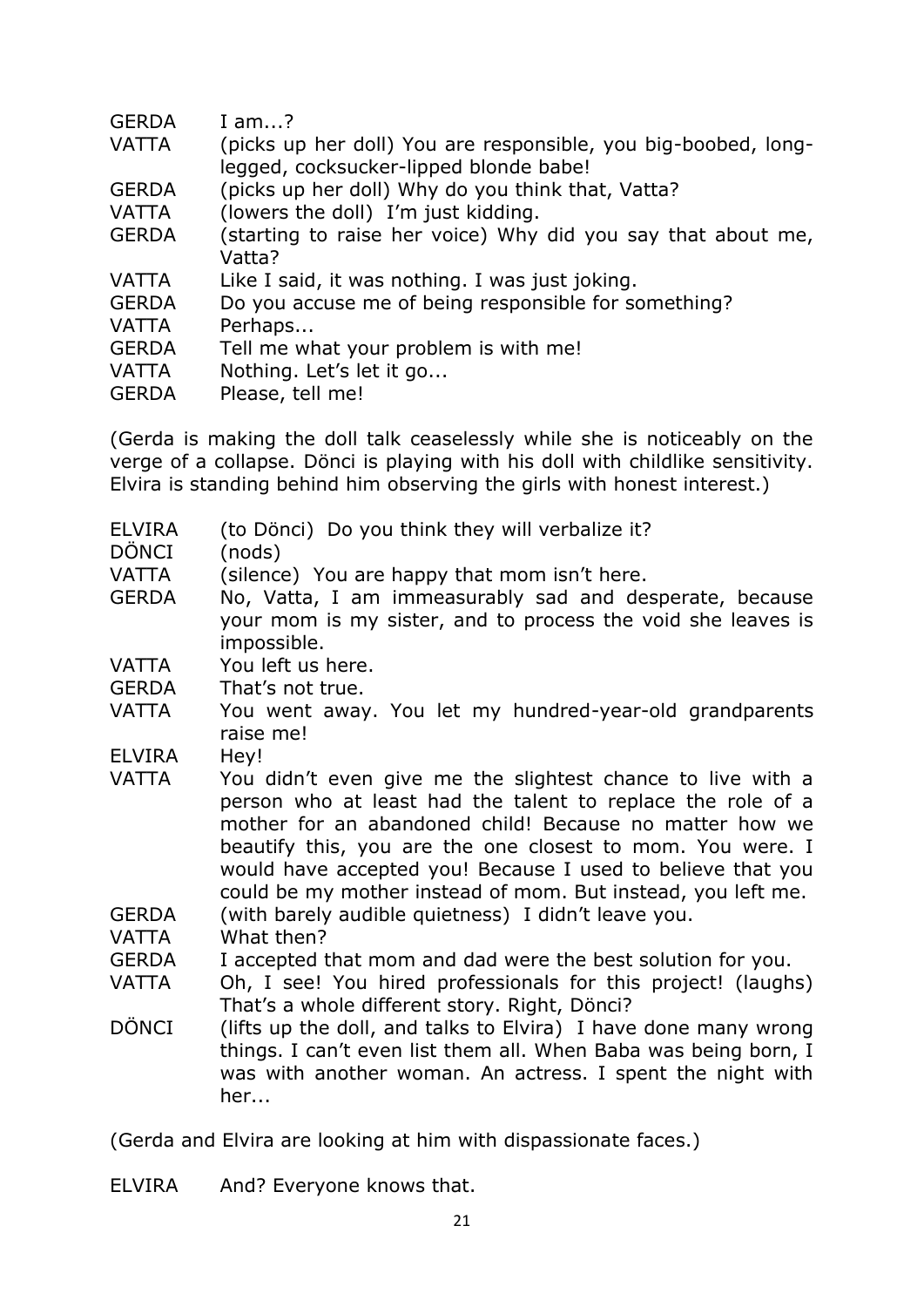- VATTA Famous?
- DÖNCI Not anymore.
- VATTA Did you cheat on grandma?
- DÖNCI (nods)

 $\overline{\phantom{a}}$ 

- VATTA She was pissed, wasn't she?
- DÖNCI (waves 'no')
- VATTA I would have been. Do you have other sins?
- DÖNCI I do. A thousand. Countless. Let's drop it!
- ELVIRA You have confessed, my darling, every sin, and have processed every tragedy. Except for one. Except for one...
- VATTA Should I tell one? I don't really have ones that relate to grandma. Once I lit her hair on fire.
- ELVIRA (laughs) That did hurt.
- GERDA (silence) I am sorry for bringing this up...
- ELVIRA Not yet! Continue!

(Gerda puts the doll down, stands up, wants to leave, but suddenly Dönci starts to speak.)

DÖNCI I must have been five years old when I was friends with KisDönci. They had a small store where all sorts of things were sold, and occasionally even we got a few delicacies. One morning he told me that the  $AVH<sup>3</sup>$  was taking away his father. We ran back to the store because we have never seen the ÁVH before. We thought we were going to be part of a great adventure. We crawled inside through the back window and hid in the storage room and waited. They came. They had black coats and black hats, those ÁVH policemen. And the first one, the loudest one, their leader was my father. I wanted to run to him I was so glad to see him, but just as I was going to stand up, my father, that calm man punched KisDönci's father in the face so hard that he collapsed without a word. There are unerasable moments in a person's life. This was one of them. That was where I understood that my father was a bad person. So I grew up like that, became a husband and a father. Without a father role model. When occasionally I read a terrible critique of a college about a play, I was always outraged. If the critic wondered how the protagonist could have aged twenty years by the beginning of the second act, I told myself the reason was, you idiot, because you were sitting in the middle of the row, facing a wooden platform surrounded by black draperies, watching an imaginary world, not a real one, because it would only turn into reality if you, you rowoccupying idiot longed for that too. Actually, I never told this to anyone. I was weak, mediocre, and not good at my job. I

<sup>&</sup>lt;sup>3</sup> The State Protection Authority (SPA) was a partially secret organization of the Hungarian communist party dictatorship between 1948 and 1956.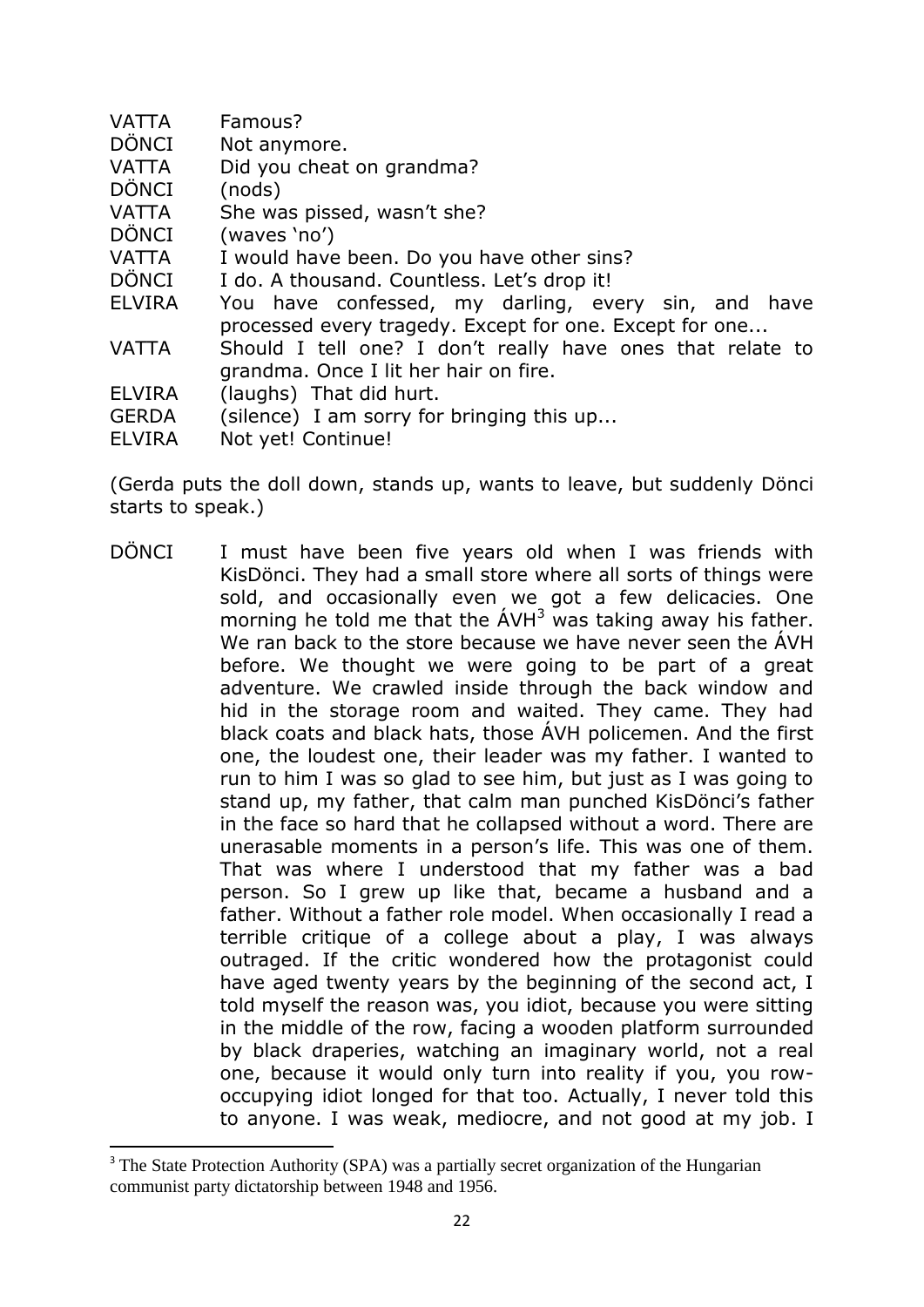was an average Hungarian, I am, and I will be. Only here, among you could I feel appreciated. I composed the tale that brought in a lot of money. I didn't care about money. The sole purpose of writing that book was for everyone to find out what a wonderful daughter my Baba was...

- VATTA Grandma said you wrote that book so that you could tell me those tales you told mom, but you couldn't remember exactly, so you had to write them all down, since you couldn't just tell tales sitting on my bed like you used to do for mom, and when mom left, then grandma took out that folder, in which you collected them all, and you assembled them into a book.
- DÖNCI I don't remember. It could have been like that.
- VATTA (silence) Then you wrote that book for me.
- DÖNCI (jumps up and walks around annoyed) I don't know how it happened. I don't remember. Those are Baba's stories and that's all. I can feel that this is all about finding the accountable person. We haven't finalized the exact reason of responsibility yet. Good. (to Elvira) Haven't you ever made a mistake? Have you not made wrong decisions? It is easy to dump everything on me! That is simple, isn't it? But to accept that I can't lift the lawn-mower alone, that I fall asleep watching the 9:30 p.m. movie, that I can't remember the name of a girl, Marika Nemeth, who sat next to me in elementary school when she says hello at the grocery store, to accept those things isn't easy. Nay! Depressing.
- ELVIRA Talk!
- DÖNCI Because you are right, Gerda, we will not leave this place until certain things are verbalized. Should we be honest? Fine. I'll start. I haven't been the perfect father, and I listed its reasons just now. I haven't been a good husband either, but as it turns out, everyone already knew about that. I haven't been outstanding at my work either, and I lagged behind. What did I achieve in this life? I raised three girls. It can be argued whether I did that well or badly. The fact remains; I nurtured each one of them for three times nineteen years. What a mystical number that is! Ours. Our prime number, our biblical number pair! And you? Based on what do you want to levitate like saints above our family altar? Because you're not saints. (to Gerda) Where were you when your fiftysomething parents started to raise a child? Your niece's feelings are right: you abandoned your family. It's easy to be smart from afar. It's easy to be judgemental from afar. (to Vatta) And you, stop nodding with that self-satisfied head of yours! How dare you not show even the smallest inkling of respect? Would you act towards your mother, talk to your mother, and disrespect your mother the way you do with Gerda? Older people deserve appreciation! Pay attention to us! Learn from us! If we make a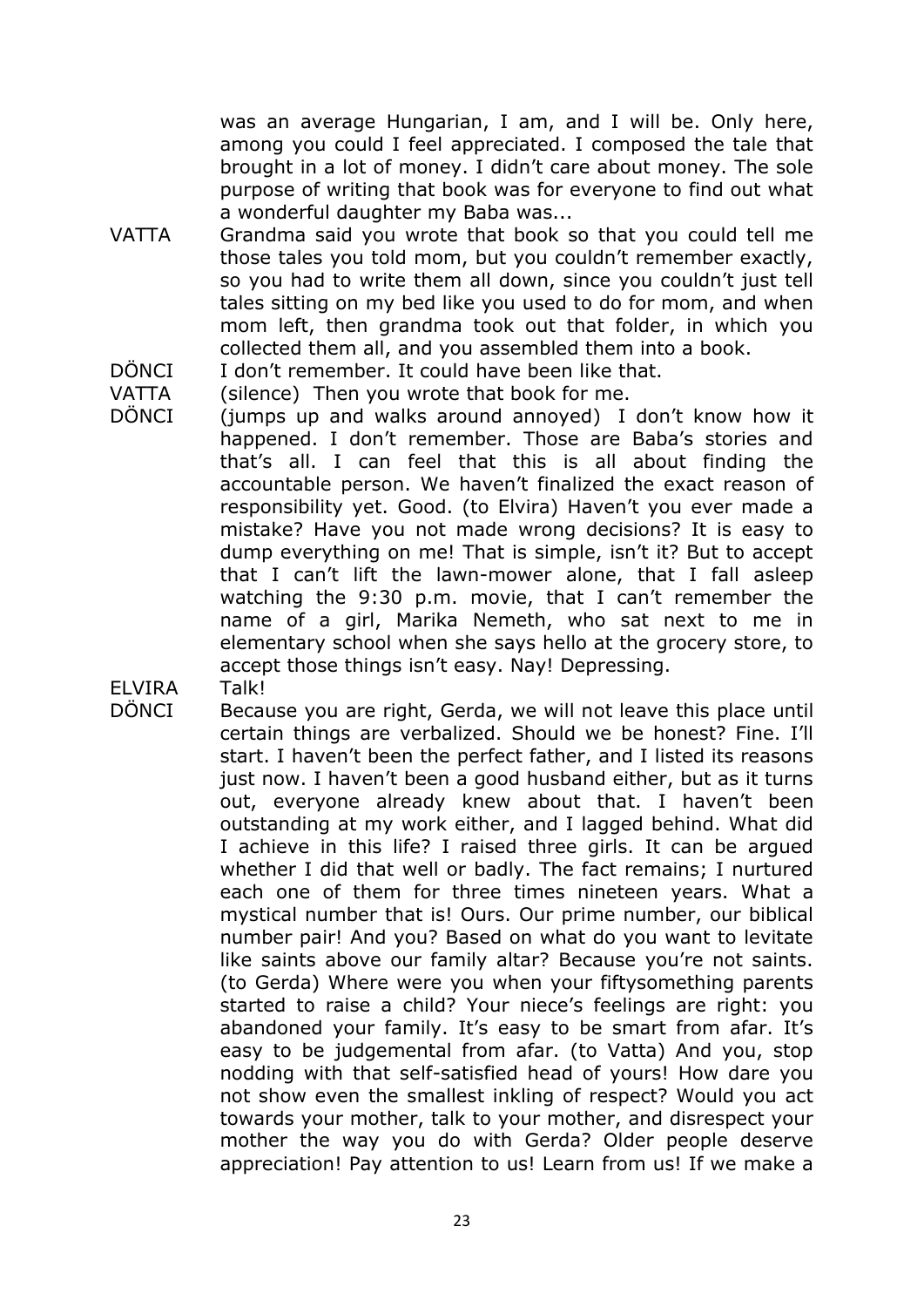mistake, remember that! Your life is the very easiest ever. Your life is the most beautiful ever. Even if....Even if...

(Dönci waves at the girls with trembling hands and moves over. Elvira doesn't move.)

- GERDA (silence) Is God a man or a woman?
- DÖNCI I don't remember.

(Gerda takes out a past-century 'Kodak' envelope and tosses it toward Dönci on the table.)

GERDA I pulled another card when I already had nineteen.

(The worrisome Dönci impassively opens the top of the envelope and looks at the photos. He turns pale. FLASHBACK. The morning before Baba's death. Dönci is trying out a new camera.)

DÖNCI (shouts) Come on in! Everyone, come into the room!

(Gerda enters with a bulky and typical 90's mobile phone in her hand.)

| <b>GERDA</b> | I am here. (she is on the phone) They put it into writing at the |
|--------------|------------------------------------------------------------------|
|              | Department of Studies.                                           |

- ELVIRA (from outside) I am hurrying!
- DÖNCI Come, hurry! You too, Baba, hurry!
- ELVIRA (coming) Oh, how beautiful is this thingie!
- DÖNCI Nikon. (shouts) Baba, you won't make it into the photo!
- GERDA (on the phone) Then we'll move off the map, hello!
- DÖNCI Gerda, hang up the phone, and put it away!
- GERDA Just a moment.
- DÖNCI (shouts) My daughter, can we rely on you today?
- ELVIRA Should we stand, sit, or what do you wish?
- Dönci A little to the left, so Gerda isn't so squished!

(Baba runs in with her eyes cried out--who, in this flashback, is played by Vatta--, stands in for the photo with a somber face. From here on the past and the present, reality and fiction are mixed together.)

- DÖNCI (to Vatta, frightfully) Where is Baba? VATTA (doesn't understand it) I am standing in front of you. I am *she.* DÖNCI No, you are not *there*...I don't understand you. VATTA Let's hurry, because I have to get to Kassa by two! ELVIRA Dönci, please, I still have to grind the meat by tomorrow! DÖNCI Don't you see? She is not my daughter though! GERDA Are we starting, or should I call the university back?
- DÖNCI You are not Baba, you...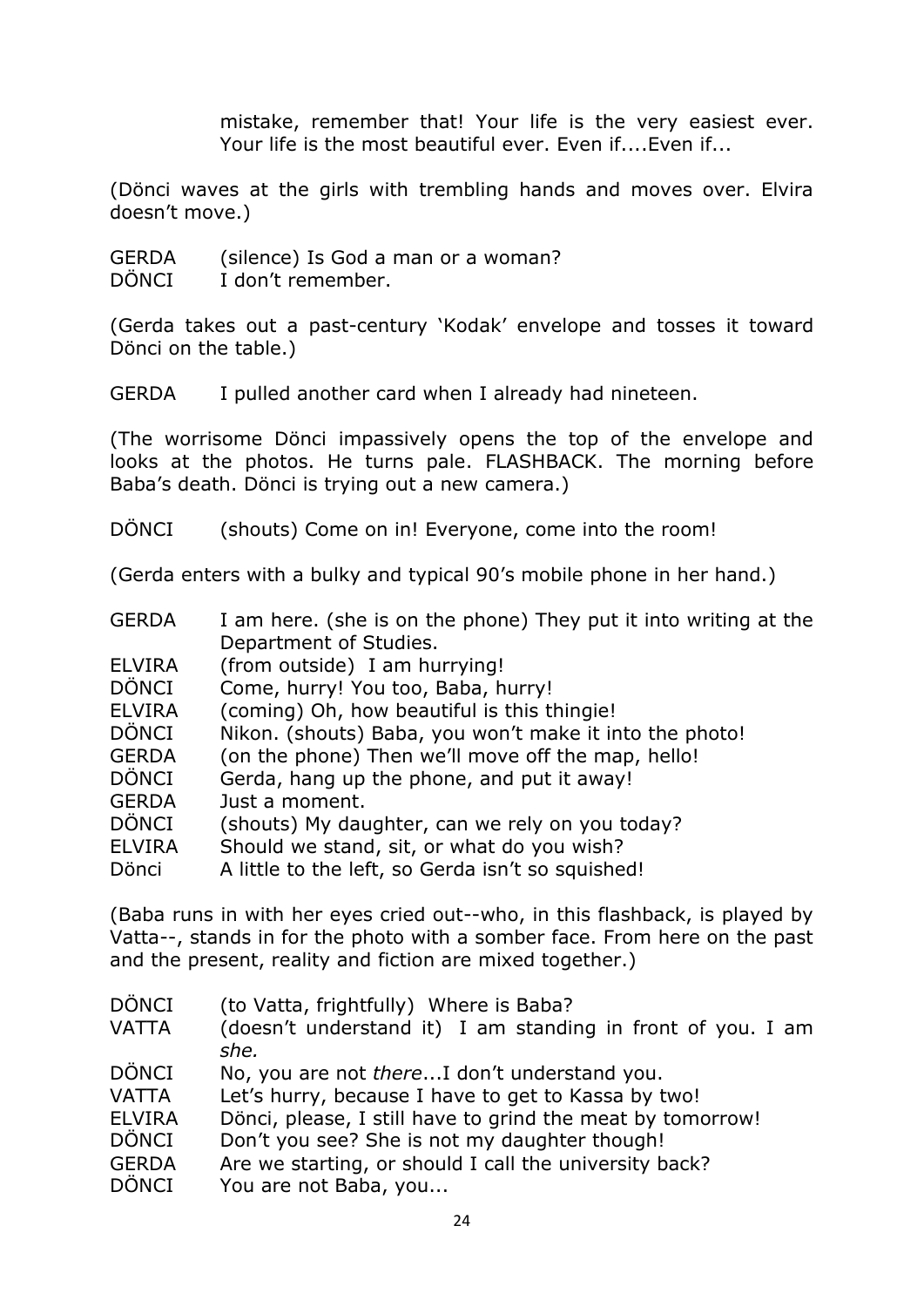(Dönci grabs Vatta's hand and strokes her face.)

- VATTA (kindly) Don't squeeze my hand; that hurts a lot.
- DÖNCI You look so much like her! And like me.
- GERDA What's going on, how much longer do we have to wait? (leaves while on the phone) They are idiots.
- ELVIRA What are you doing, Dönci?
- DÖNCI Elvira, she is not our daughter!
- VATTA Tell me what you see!
- DÖNCI I see you. Your eyes, your mouth, your sad face are all like her, but you are not Baba. The dance! Her feet made a knocking sound. Do you hear that? Who's outside? Do you hear her voice? She is calling me. She wants me to go! She wants me to hear the rumbling of her madness! Why did you leave without me? I wanted to help, to admire you, to understand with my common sense that you are not a little girl anymore, that you are not Baba anymore. But it didn't work. So many trials were tied up in a loop due to my stubbornness! I buried my collapsed life with you and without you. My truth was all a lie. Then and now. If I hadn't let go of you, if I had gone with you, if I had written two lines more, instead I had cried over my bitter future more, I would have been able to imprint the last two lines: the burning hearts of little meatloaves are like a hearth's portal, but their souls and bodies are immortal.

(Back to the present. Gerda and Vatta are sitting at the table. Elvira is next to them.)

VATTA (whispering) I can feel that mom is among us and she is eavesdropping.

ELVIRA (nods smilingly)

- GERDA I wish to go away from here...But something is keeping me here. I want to escape and stay. I'd rather stay. And I don't understand it.
- VATTA What was mom like?
- GERDA At night I used to hide under the bed and listen from there to the tales dad would tell Baba. Because he never did that with me! I never got a good night kiss, because I was the big girl, the smart and crafty Gerda! If you knew how much I hate that damn story, those rotten little meatloaves, because those are all Baba's stories. And yours. I am not in any of those sentences. As if I had been a live portrait in this house, locked behind a Plexiglas. In the meantime I have learned that in hindsight every truth surfaces and makes the past liveable again. That is where I lived. I raged and I whined rightfully so. But if I had learned to love and accept myself by now, it could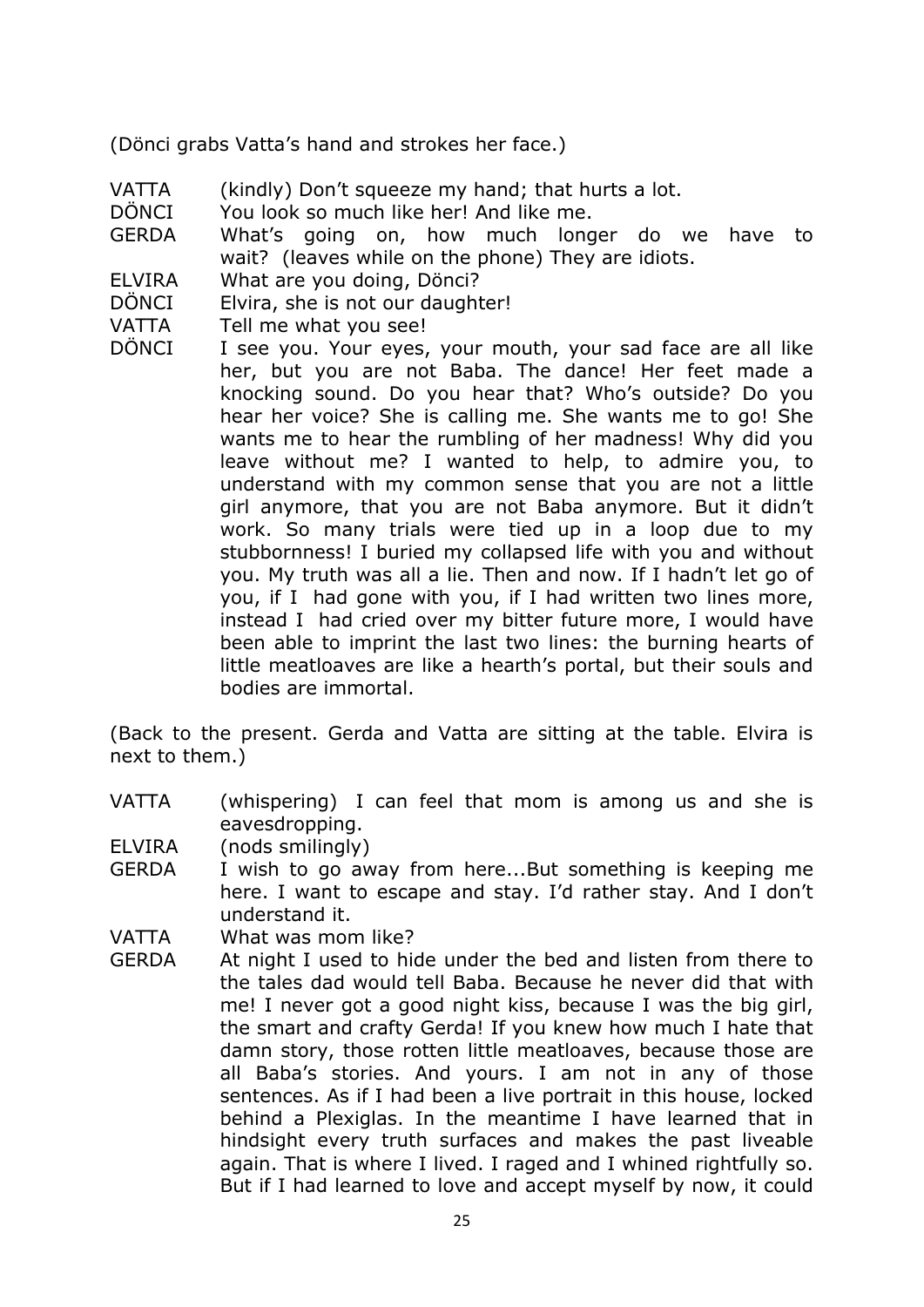be only due to having received directions with such accuracy. Or hypocrisy? I had a terrible and a wonderful mother. As a child I hated her, and I think she hated me too. We both wished for the other to be gone! But as time went by, everything changed. She became a sweet, interested, and humble birth-mother who was brave and willing to pay attention to me. What was needed for that? We all know that in this family. But I believe it would have happened the same way without the tragedy too. And if mom could shed her evil past and reborn as an angel, then why can't I? I have changed. I have transformed. That is why life is nice. It gives us the opportunity for change without borders. (silence) I felt mom's death. I know the exact second when she took her last breath. I was sitting at my laptop, and time stopped, my hand didn't move, the monitor became blurry, and I saw the ceiling as I was present and inside mom at the same time.

ELVIRA You were inside of me.

GERDA (to Vatta) I can see that you are upset with me. You asked about your mom, yet I am reminiscing about myself. I admit, this isn't a very stylish equivocation. If I make a mistake, I'd rather deny it and protect myself in every possible way to avoid having to admit when someone else is right. It is difficult to admit that I am happier when I know that I don't have to be honest every minute, because I don't want to be honest! My life is built on lies. This is terrible. I am a monster in others' eyes, because the cultural agreement in this christian world is the basic thesis built on honesty. I deeply disagree with that. I don't believe in impeccable morality. Yet I feel great in my own skin. See, I said smart things. You could give me kudos for that. (laughs) I don't know the answer to your question. I don't know what your mother was like.

ELVIRA On guard!

- VATTA What could I have expected from you, you selfish, hypocritical, characterless and dubious bitch! I could drown you in a basin full of water.
- GERDA (slaps Vatta's face)
- VATTA You're not normal!

(Vatta slaps Gerda too, who slaps the girl backhanded so hard that she falls off the chair. Vatta would cry, but she is so surprised that she forgets the pain.)

- VATTA (silence) I deserved it, didn't I?
- GERDA I don't know. (silence) Please forgive me!
- VATTA Don't you think that I could lecture about my screwed up life with a 30-minute long monologue?
- ELVIRA We already heard it today and there is no need for an addendum!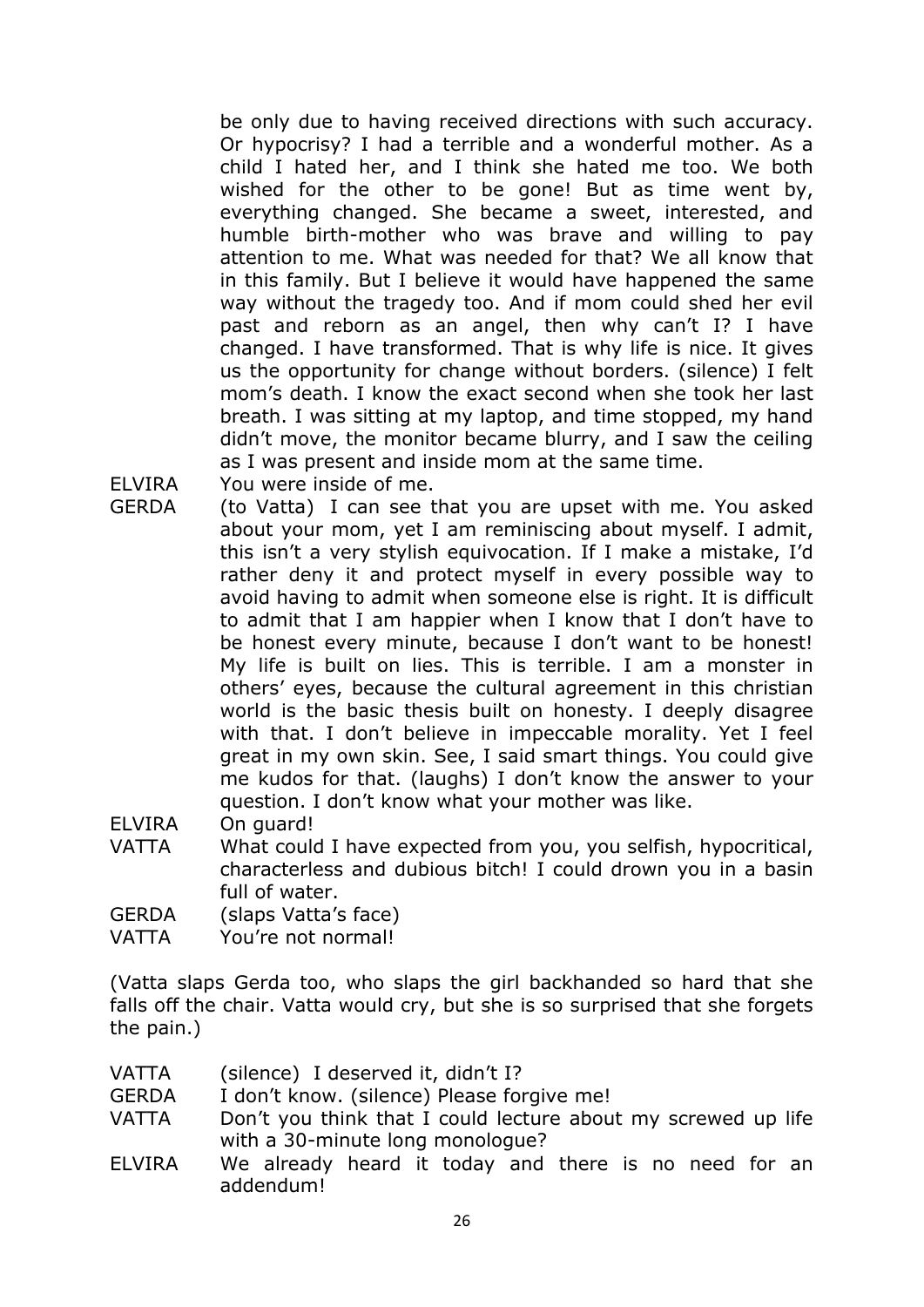- VATTA You'd be sobbing right here, you idiot! What do you know about me? What?
- GERDA Nothing. I don't know.

VATTA (silence) You despise me.

GERDA Olivia...

- VATTA Don't Olivia me! How do you even know that I have a real name? I am Vatta, the little grandchild and grandma's favorite. Did you forget?
- GERDA I truly hate you. But...I can't truly explain why.
- ELVIRA You know very well!
- VATTA You hate me because I could experience the tragedies from closer than you. Because Baba was my mother, and for you she was only a sister. I was a defenseless baby orphan, and you, the already-graduated adult, from whom her loved ones expected a solution and help. Because you seemed strong and I seemed weak. Therefore they compellingly exempted me from accusations. That must have bothered you endlessly. You felt left alone. Perhaps you are right, but you are also wrong: others can feel alone too. Really morbid, isn't it? Plenty of lonesome people are condemned to solitary irritating each other instead of finding each other. Ah, what a rotten feeling this is! I always waited. Always waited for someone. Waited for the door to open, and my father would walk in. Waited to wake from my dream, and my mother would be sitting next to me. I visualized Dönci and grandma getting off the Sopron<sup>4</sup> express train. I waited for my phone to ring to hear your voice say an inquisitive hello. But all in vain. Nobody ever came.

(Gerda hugs Vatta, Elvira turns away from them.)

- GERDA (silence) If you had a sibling, you could tell her that you are pretty and she is not.
- VATTA Did you say that to mom?
- GERDA No, *I* didn't say that.

VATTA Then?

- GERDA The other way around.
- VATTA Did you shout? (whispering) I tell you a secret. If you laugh at me, you are rotten. So the secret is that sometimes I dream, but not the usual way, but while I am awake. They are not dreams exactly, but memories. Memories of mom, you, and grandma. Situation which I technically couldn't even remember. I think I can do that because these things are important to you. And I see everything. And I hear everything as if it was a movie. And everyone is like they are now, but it all takes place in the past. When I see you as young, you are as old as you are now, but I still know it is not happening now

**.** 

<sup>4</sup> One of Hungary's furthest cities.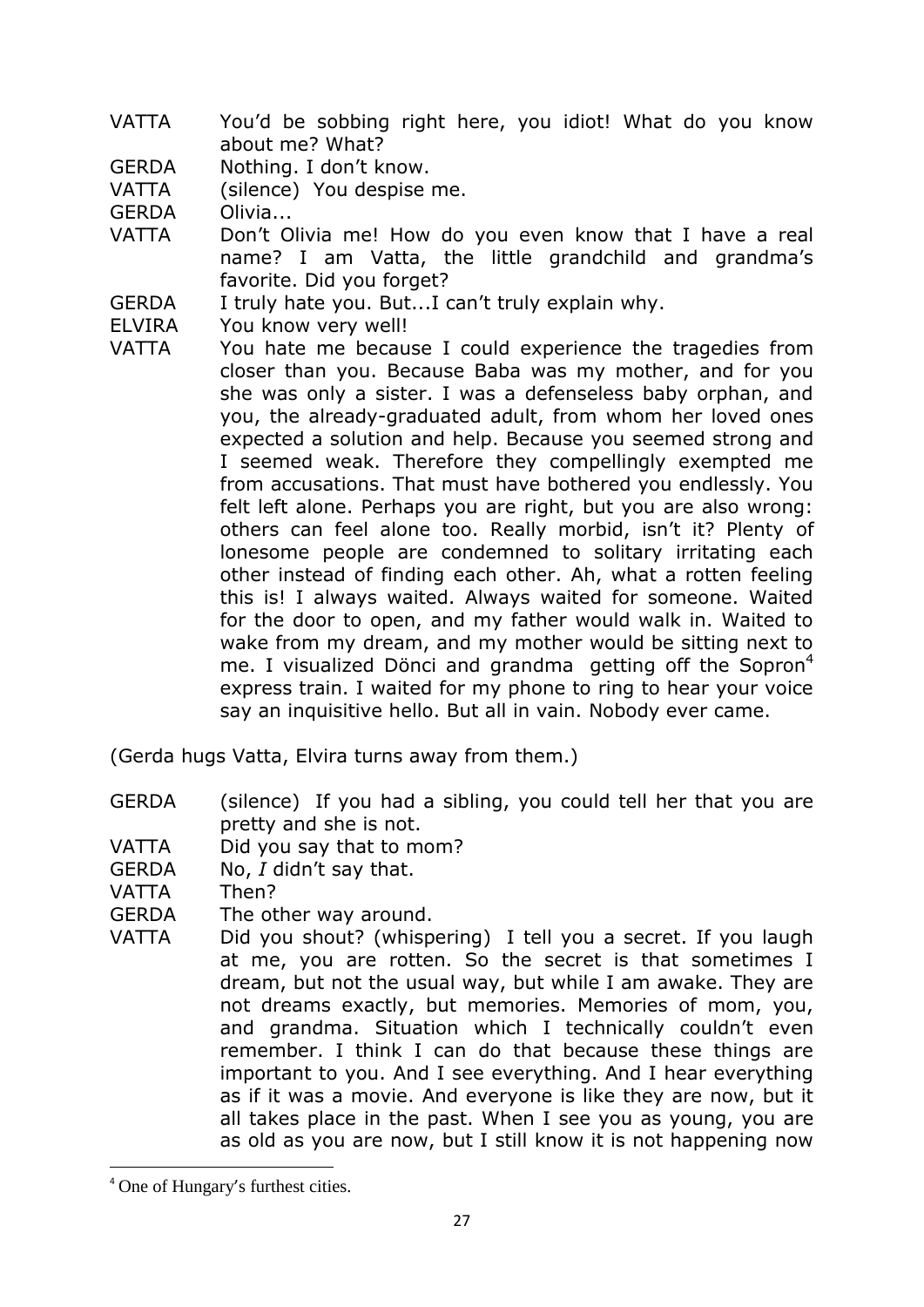but back then. And we talk as if our speech was scripted. Our sentences come forward like the lines of a poem, in rhymes. Do you think this is an alarmingly gigantic stupidity or totally normal?

GERDA (smiles) Normal. Totally.

(Gerda takes out a pack of 30-piece 'Chesterfield' cigarette box, an artsy metal lighter, and starts smoking.)

| <b>VATTA</b> | How long have you been smoking?                         |
|--------------|---------------------------------------------------------|
| <b>GERDA</b> | (doesn't answer)                                        |
| VATTA        | What a huge box!                                        |
| <b>GERDA</b> | (blows the smoke out)                                   |
| VATTA        | (silence) Will you ever love me again in this lifetime? |
|              |                                                         |

(Elvira is watching the girls somewhat sadly. Gerda looks ahead with a smoking cigarette in her hand. Vatta is sleeping with her head on the table, then suddenly wakes herself up with her snorting.)

GERDA (silence) Only his balls are lukewarm...

(They are shouting and laughing. Elvira is chuckling with them. Sounds of throat clearing from outside; Dönci is coming.)

- DÖNCI I can't sleep. (the girls are laughing) What is it?
- VATTA Do you remember when aunt Gizi was sitting next to the dead uncle Fritz with the freshly baked acorn in her hands that the old man wanted for dinner?
- DÖNCI (laughing) His body is icecold...,

TOGETHER Only his balls are lukewarm...

(They laugh together.)

- VATTA (they quiet down) Grandma used to laugh at that too.
- DÖNCI We used to laugh a lot back then.
- GERDA Back then. Yes. (silence) It is late.
- VATTA (stares at the urn) What about this?
- DÖNCI I don't know.
- VATTA Put it up on the shelf!
- GERDA Why there?
- VATTA I don't know.
- GERDA (stands up) Will you sleep with me in my room?
- VATTA (nods) Perhaps not.

(Gerda grabs Vatta's hand and they leave laughing.)

ELVIRA I am done. (silence) I am good, aren't I? (looks at the urn) I wish I knew what will happen to the miracle!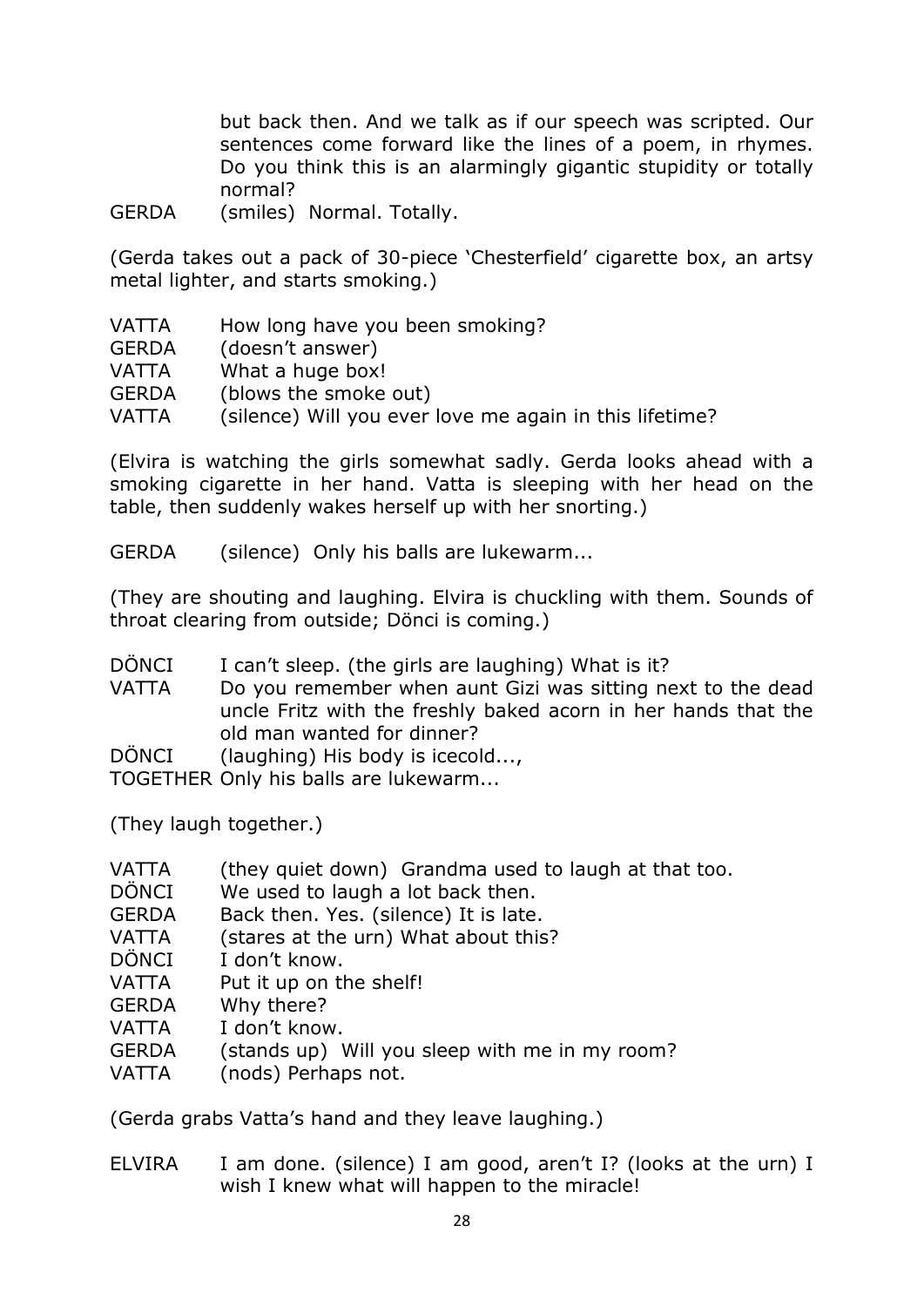- DÖNCI (suddenly) Have you seen Baba?
- ELVIRA Dear, I am not in the otherworld, but here. (touches Dönci's forehead) Inside you.

DÖNCI But I can see you!

ELVIRA That is why.

- DÖNCI Aren't you a ghost?
- ELVIRA There are no ghosts. You watch too many T.V. shows.
- DÖNCI I don't understand this.
- ELVIRA You've always been too much of a materialistic. I liked that about you too.
- DÖNCI I made a lot of money.
- ELVIRA I wasn't thinking about that.
- DÖNCI I know. If what you are saying is true, you can only be so educated-mannered and literature oriented, because my brain controls my displayed photo of you which then meshes the past with the present and fiction with reality!
- ELVIRA (ponders) It can only be this way.
- DÖNCI Elvira, I got really dumb.
- ELVIRA No, you didn't!
- DÖNCI Believe me, I did! At the end of a show, perhaps "NCIS" or "Criminal Minds", I am not sure, but the show always ends with the airplane flying above the clouds, and a protagonist quotes something smart from a famous person. These are my wisdoms. And of course I forget all of them immediately. I haven't had my own thoughts in years. Perhaps that is the reason why you found room in my mind. That is why you fit in there. Inside of me. The two of us make one mind. And I don't know if that is sad or jolly.
- ELVIRA (stroking the urn) A handful of ashes.
- DÖNCI What are you planning?
- ELVIRA (tearful smile)
- DÖNCI Will you leave?
- ELVIRA I have already left.
- DÖNCI I don't get it....what is happening?
- ELVIRA The time is here. (laughs) Am I pathetic? (frighteningly) You have to let me go, Dönci! I can see the light...
- DÖNCI Don't joke about that!
- ELVIRA Why not? My dear, death is life's biggest joke. It strikes so fast that the smile freezes on your face. This is not how I planned it, of course, but this is what I got. It isn't really satisfactory to perish in the kitchen with an apron around my waist. Yes, I would have rather been in bed stretched out voluptuously with lipstick on my lips! You ask me why I am a jolly dead? Why am I joking? We haven't laughed in this family in twenty years. Life cannot be a drama. Only comedy. If we let destiny guide us, then perhaps a tragicomedy. (waves) I lived enough. It could have been more. I wasn't the one who decided. Perhaps it was Providence, in which you don't believe blindly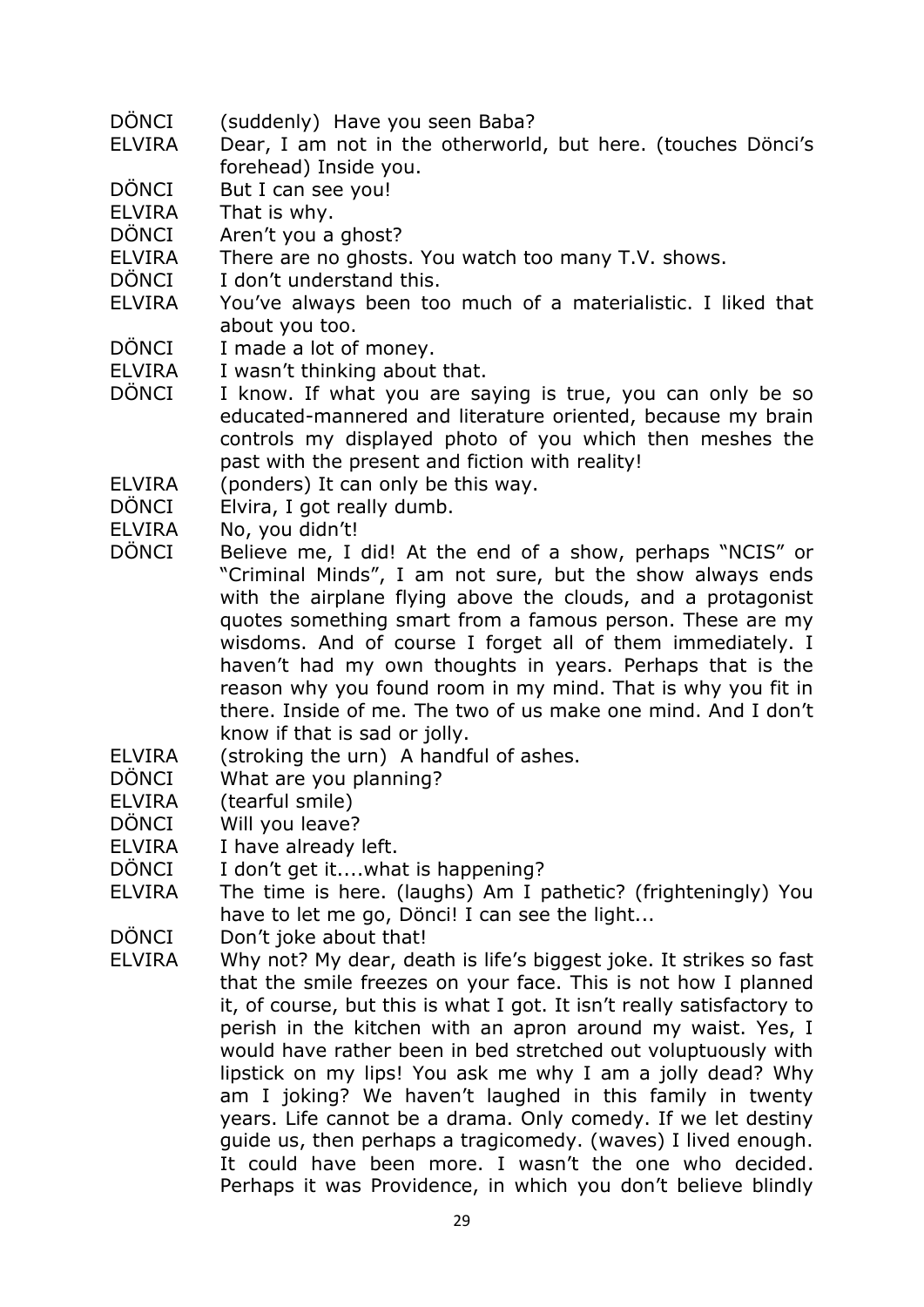anymore. Actually, you don't believe in your god anymore at all. When in fact it is good to believe. To believe...(silence) I had been a horrible mother. Let's not beautify it; it is unchangeable even if I know now where and what mistakes I had made. I was selfish because I was afraid. And I felt so sorry for myself! My youth. Our love. Vatta helped with selfdeception, because I believed that as a replacement mother I can correct Gerda and Baba. But as a mother I will not be better. You had been a good father, Dönci. That is, when you actually wanted to be a father. You know, a man enjoys what he does. A woman doesn't. You are all famous for your cooking knowledge, your arts and crafts, and your work mania. But not you. Because you liked something else. Yourself. And you did that with such devotion and charm that it could only be viewed lovingly. I never regretted choosing you. That is what was written in my book. You. I have never dreamt of anything else or wished for anything else. But I wish these last two decades would have shaped differently! I have tried to save the salvageable and become a good person. Yet, we had to learn a hard lesson. You did. A father cannot bury his own child, as you said. Yes. A mother *must* bury her own child! And she has to walk with a straight back all the way to the one she hates the most in the whole wide world. Those poppies bloomed so beautifully from my tears. Nice sentence, isn't it? Write a lot! Even about me. (sighs) Write only about me! (silence) This is where the story ends. If you could wish for one thing, only one more thing, what would it be?

DÖNCI (thinks for a long time) When you stood on the pier in the summer of '68, looking at the smooth surface of the water, your round knee peeked out, because the light of the moon lit only that part of you, as if for me see it. And I stepped toward you...

ELVIRA I was your wife, don't forget!

- DÖNCI I looked into your eyes which were shining like the moon on the surface of the water...
- ELVIRA You always used to say very nice things to me, my love.
- DÖNCI I wanted to kiss you, but you pushed me away, because Pál Szécsi <sup>5</sup>was singing from the speakers.
- ELVIRA The "Butterfly"<sup>6</sup>!
- DÖNCI And you asked me to dance with you right there on the lake's bank.
- ELVIRA But you didn't want to.
- DÖNCI I am very sorry. I'd like that dance...
- ELVIRA ...the "Butterfly"?

**.** 

<sup>&</sup>lt;sup>5</sup> A popular Hungarian pop singer in the 70's and 80's, committed suicide at an early age.

<sup>6</sup> Pál Szécsi's hit.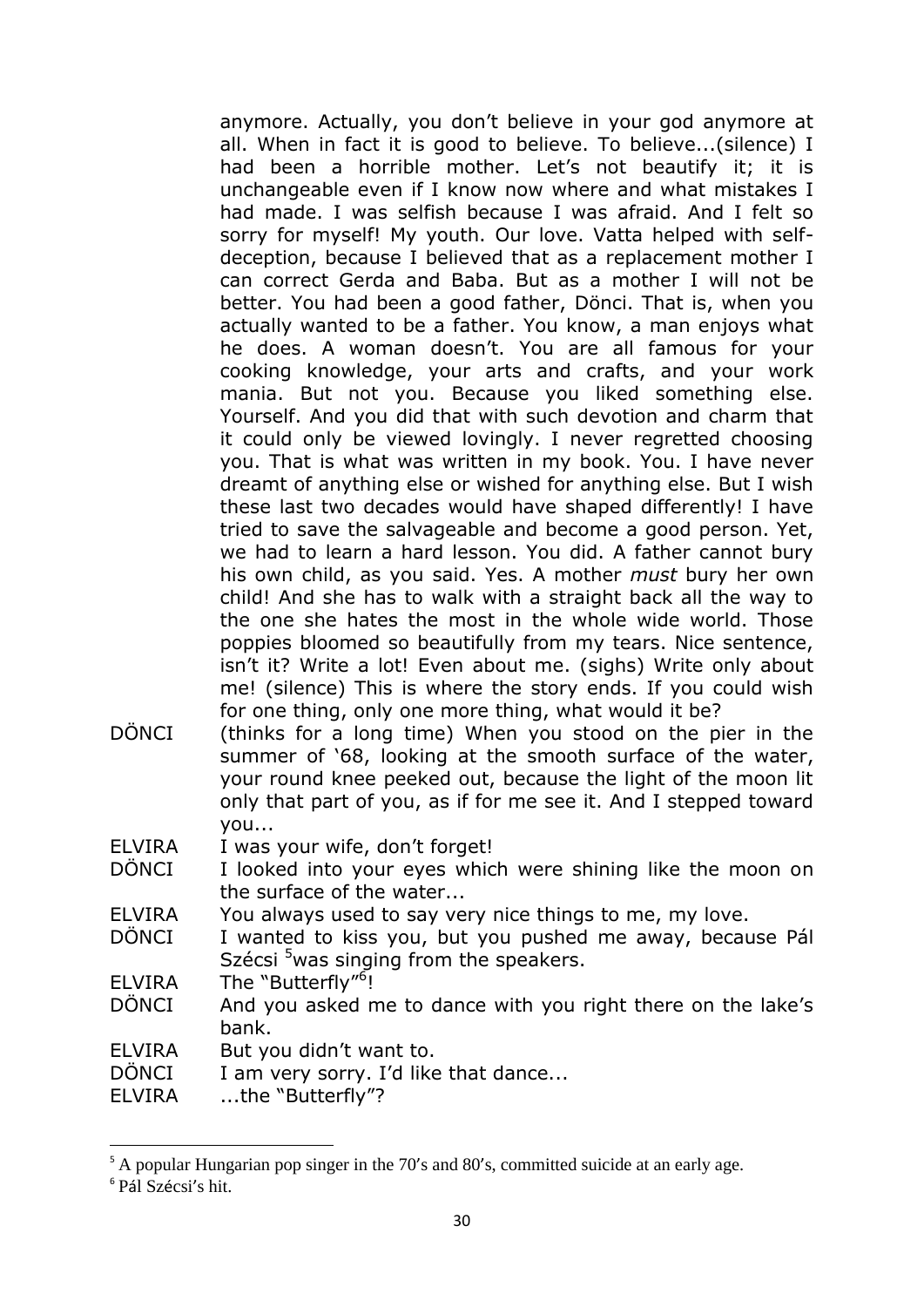- DÖNCI Yes, the "Butterfly". Because that can never be recalled, and that one feeling can never be relived without you...Your touch.
- ELVIRA I know. The scent lives on for a long time. The voice remains too. And the image has been burnt in you for a thousand years.
- DÖNCI I cannot recall so many things! It has only been a few days, and I am already forgetting you! You are disappearing from my head, and I don't want that!
- ELVIRA Darling, believe me, it is better that I went first, because if it had been the other way around, I would have died from the pain of losing you. (Dönci wishes to speak but Elvira doesn't let him) A man slowly forgets every detail, so you won't remember me forever either. (Dönci wishes to speak again) I know you don't want it that way, but that's how it'll be. Don't regret anything! You have two girls by your side. Watch them and then you can see me too. (she spins Dönci while dancing) I never cared for the "Butterfly". (sings) "To love till we go crazy, how wonderful that'd be! Only if the other could notice me and would agree with me!"
- DÖNCI You liked this.
- ELVIRA But it has never been my favorite...
- DÖNCI I can't see you!
- ELVIRA I know.
- DÖNCI Don't leave yet!
- ELVIRA (laughs) This is so dramatic!
- DÖNCI You said the voice fades sooner than the face...
- ELVIRA No way!
- DÖNCI But!
- ELVIRA (stops, sternly) Sometimes we cheat...
- DÖNCI But only sometimes!

(Dönci is laughing loudly. Elvira goes up to him, hugs him, pets his back kindly, whispers something into his ear, then suddenly disappears. Dönci becomes quiet. Gerda is standing behind him.)

| Dad |
|-----|
|     |
|     |

- DÖNCI Gerda, have I been a bad father?
- GERDA (sits down) Let's leave it!
- DÖNCI No, my daughter, let's not leave it. We haven't laughed in this family in twenty years. Life cannot be a tragedy. Only a tragicomedy.
- GERDA (laughs) Are you better?
- DÖNCI I am sorry, but I can't promise anything else but entertainment.
- GERDA A lot of details have smoothed themselves out in me. If you wish, I can tell you.
- DÖNCI I have always lost in tennis. It was shitty. (silence) I don't want you to tell me.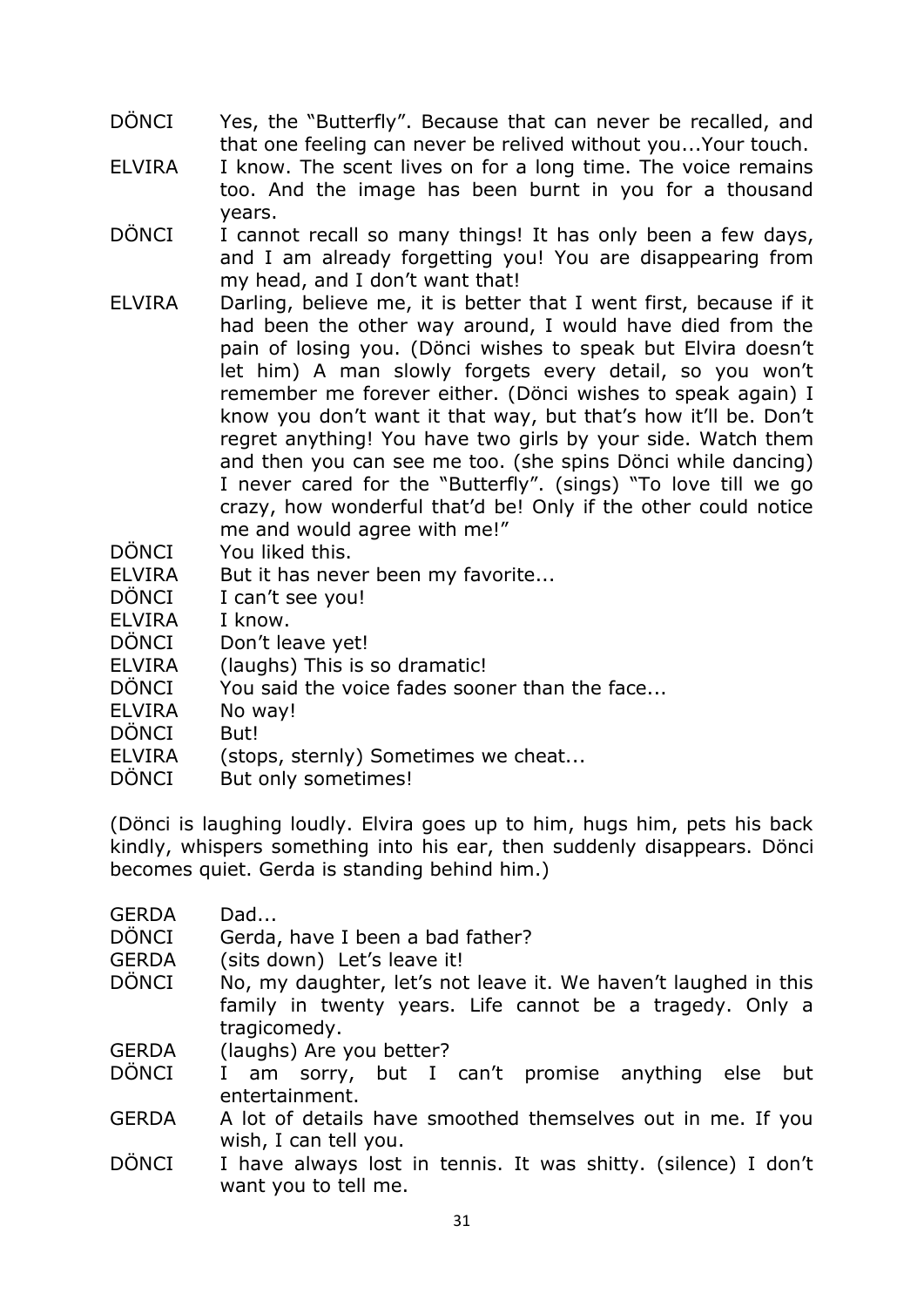- GERDA Are you afraid that I would hurt you?
- DÖNCI You could never hurt me. You don't have the ability to do so.
- GERDA You do accuse a lot. And I mean particularly unfounded accusations. Don't you think I could babble for half an hour about my fucked up life? You'd be sobbing right here, you idiot! What do you know about me?

DÖNCI Here comes, "I wish if it had been you who died, dad!"

- GERDA You are wrong. The realization within me is getting stronger that mom's departure wasn't by chance. Her death had a reason and a goal, I feel.
- DÖNCI Death cannot have a goal.
- GERDA Why not? Look around, can't you see?
- DÖNCI (looks around)
- GERDA This house is alive because of us.
- DÖNCI (shocked) Is that why? That is why this happened now?
- GERDA If mom could be here, she'd hug you smilingly, and would pat your shoulder: "Nice, Dönci!"
- DÖNCI (laughs)
- GERDA Right?
- DÖNCI She was here a minute ago. She hugged me smilingly and patted my shoulder.
- GERDA (holds Dönci's hand) This much was with her. What comes now will be without her.
- DÖNCI A funeral feast till death?
- GERDA The Earth turns. And so do we. Once up and once down. Remember, you always used to say that! When you were everything. My everything. I used to be so small next to you! I crawled into your lap, but of course you pushed me out right away. But I always had time to inhale your scent inside of me. The dad scent. I listened secretly to you when you were Baba's storyteller. I was jealous and happy at the same time, because I could hear you. I was hearing you, the dad. A long time ago mom was the stupid one and you were the funny one. Then it all changed. Mom became the sweet mother and you the surly father. No problem.

(Vatta appears. She watches them quietly.)

GERDA (silence) I'll go pack and fly back to Brussels in the morning. And I will laugh all the way and wait for you to call me in a couple of days to ask me, "What is going on with you, my little girl?" And I'll tell you while you listen to me, and a week later I'll call you, then I will come home, and you will wait for me and will be happy to see me, and we'll live like this till the end of time. We'll have a happy end, dad! Just want it! You have to want it! I am so scared! Yet I trust you so much! (she kisses him)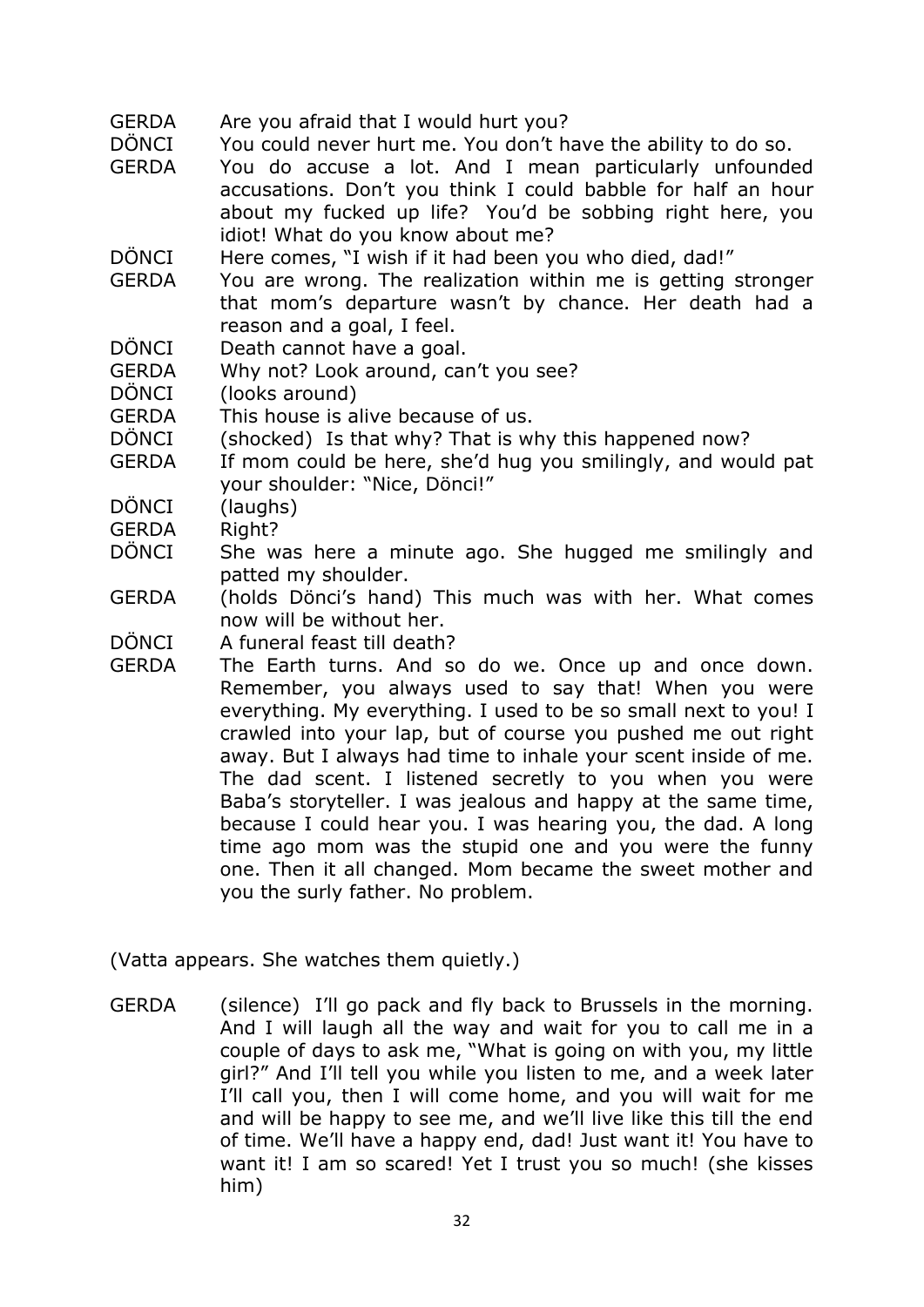- DÖNCI Will you still be an owl?
- GERDA (shrugs her shoulders)
- VATTA (suddenly) I am going to leave school. The university.
- GERDA (lifts her head up)
- DÖNCI No problem. (silence) We'll paint your room. I'll call Karesz.
- VATTA Could it be dark brown?
- DÖNCI Even underwear red. (laughs weakly) Indeed...!
- GERDA Will you move back home?
- VATTA I will.
- GERDA (silence) Good for you.

(Dönci walks up to the record player and starts the song with a loud crepitation: the "Butterfly" by Pál Szécsi. Dönci listens to the song with natural calmness. He looks up as if to look at the blue sky. He is young again, by the pier, a summer night breeze blows. He closes his eyes and enjoys the stroking air. He stands up slowly and starts to dance. Reality turns to fiction again: there are three people present. Dönci is trying to follow the dance steps more and more wildly, and he wants to tear his clothes off--he wants to get rid of his past figuratively. Gerda is leaning back and forth with small movements and can't loosen up. She crouches instead and becomes an owl. She laughs loudly. She flaps her wings and flies up and around the room. She tries to hug her father but he pushes her away rudely over and over again, then he pulls her close with a manly gesture, and finally they hug each other. On the contrary, Vatta gets wild, dances dynamically, jumps, flaps her arms, beats Dönci and Gerda. In the meantime she sobs, and finally her sobbing turns to yelling. Upon the last musical note Vatta's kick makes the urn fall to the ground and it breaks. Yet there are no ashes among the broken tile pieces. Everything that Elvira ever was is flying above Dönci's head in the shape of colorful and shining dots...And the last scene is coming up. Dönci tells the two girls his life's most sour and fateful story. We are in the past, Gerda and Vatta are the outsiders, Dönci is a persona and a narrator simultaneously. Everything he says comes to life. A schizophrenic state of being: as if his own life was playing on the movie screen.)

DÖNCI It was fall, since everything happens in the fall. And silence, dead silence. I didn't want to be there, because I didn't want to see Baba in the dance assembly, since mediocre wasn't enough for me. My daughter can only be a swan. White and black. The 32 fouette en tournant was in her feet. Elvira cooked. A Sunday lunch. She made meatloaf for Baba; that's how she waited for her. Because we didn't go to Kassa to see my daughter's dance. It wasn't enough for me to see her in that dance assembly. She was the best, and I wanted to see her in the role of the swan! Gerda was playing in the garden with little Vatta. I was standing in the middle of the room. I don't know why. We could say that I felt something. But I didn't. I didn't know that at that moment Baba was racing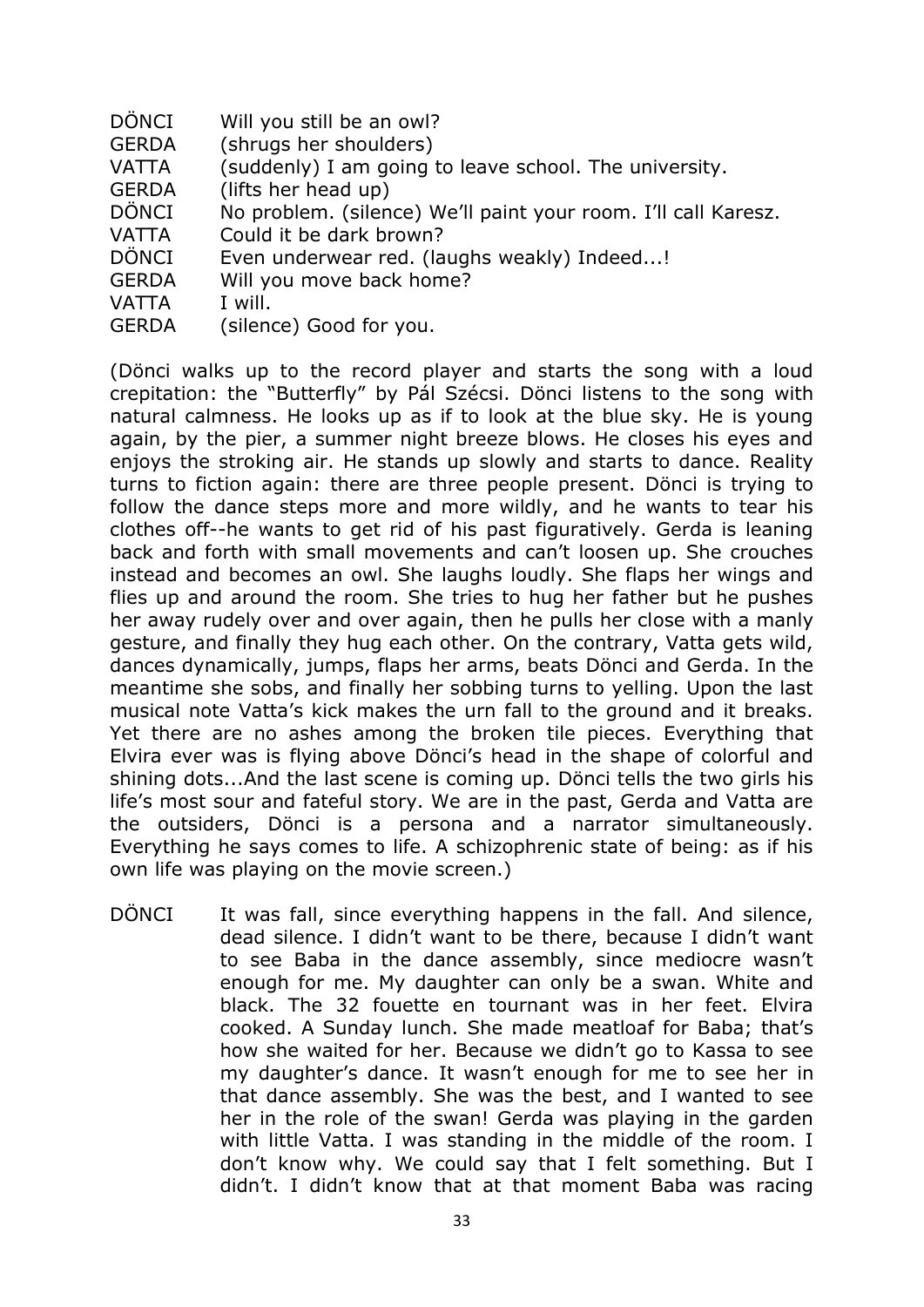through one of the most beautiful and steep roads of the hills of Matra in her 12-year-old dark green Opel. I did not know. And the phone rang. The clock signaled with a loud click that time did not stop. It was five past eleven. The hands were like this. (shows a "V" with his fingers) The phone was ringing earpiercingly. In its sound some human pain could be detected. I sat down and picked up the receiver. Who is it? - asked Elvira from the kitchen. I didn't answer her, only the question of the police sergeant: yes, I am he, her father. It seemed like a long millenium while he was talking...my daughter consumed alcohol...yes, whiskey sometimes, she liked that..., and was driving too fast on the mountain road...she was in a hurry to get home, and...and went through the roadside barrier...Yes. By then Elvira was standing there too, with a plate of meatloaf in her hands. I looked at her and I couldn't speak. I said it with no voice: Olga plunged into "that" abyss. I didn't even notice that I called Baba by her name. The plate, greasy from lard, whirled out of Elvira's hand. The small pieces of meatloaves landed on the ground like the fluffs of a dandelion, then they rolled softly all over the floor. I didn't hear the collapsing Elvira's grievous sobbing, and I didn't hear her knees' clatter on the hard floor either. I only heard the shrieking beeps from the receiver which were simultaneous with my heartbeat. Baba died. A father cannot bury his daughter. His mother, father, sibling, spouse, dog, cat, calf, yes. But a father cannot lose his child! The truth of life can't let this illegality happen. I couldn't embrace my wife. I couldn't live through this mourning with her. I couldn't accept it...So far.

(Dönci returns to the fictitious present from the past. He is sitting by the table with his daughter and granddaughter next to him. The urn has already disappeared from the table, and only a lonely whiskey bottle exhibits itself. Dönci's is mumbling the the last few lines of his infamous fable when Gerda and Vatta join him. They are getting louder.)

- DÖNCI The little meatloaves were looking for grandma, Teakettle-eared Auntie, Abysmal Baba. But Teakettle-eared Auntie and Abysmal Baba, They never answered them, were never seen at all.
- TOGETHER She headed for a big battle, jumped on a horse, Which the little meatloaves never knew, of course. Baba went with weapons, with fork and spoon She went to fight, but only played with Doom. The little meatloaves waited for meatloaf grandma, Teakettle-eared Swan Auntie, Abysmal Baba. They crawled into bed, into the fluffy and soft bed,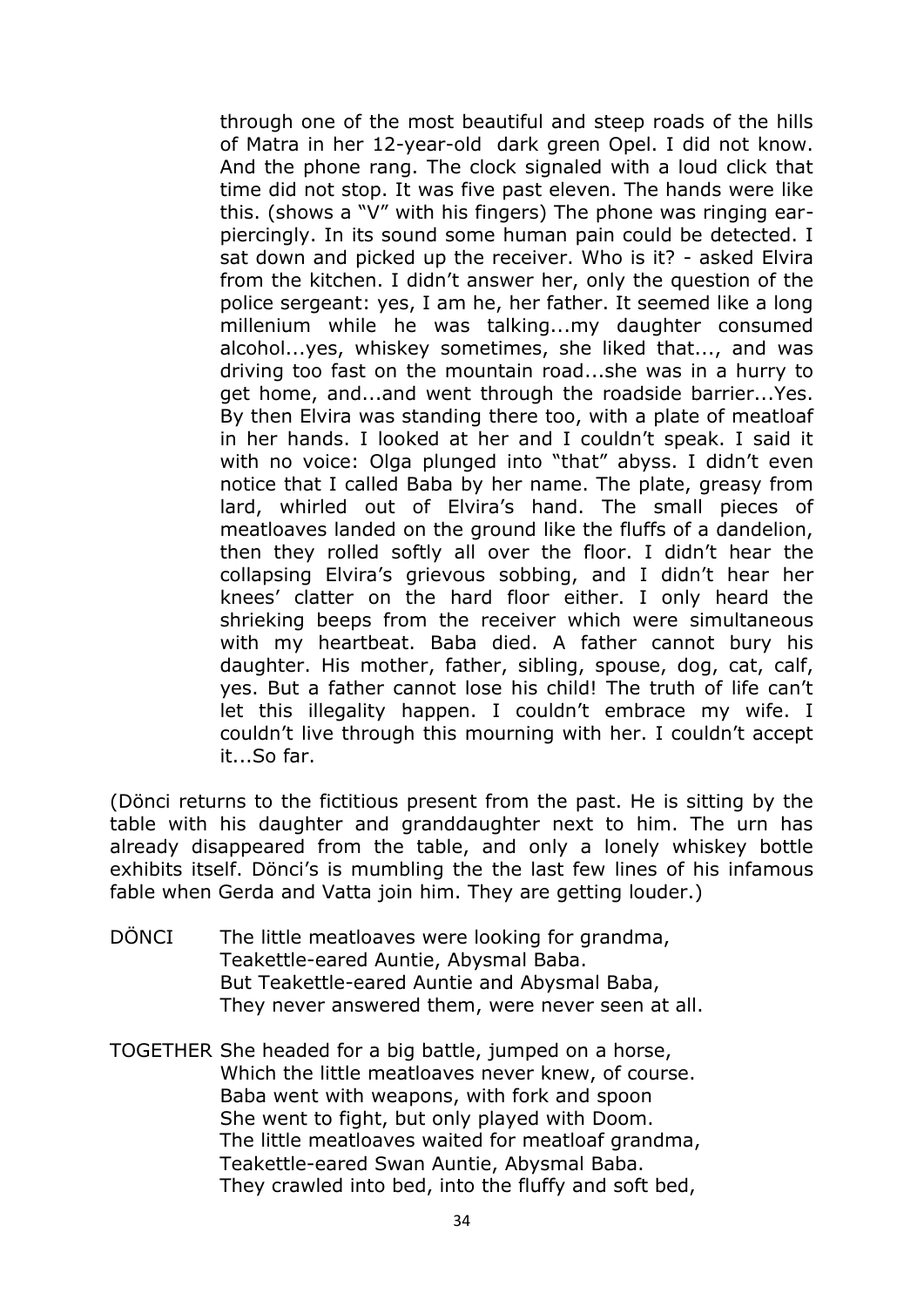They slept cuddling, quietly sobbing under the spread. In the morning their good friend knocked, Sanyi. Sanyi was an owl, his wife was called Manyi. They comforted the little meatloaves together, They strummed the elderberry stem lutes together. Where can you be, where can you be, Abysmal Baba? Are you still alive, or are you dead? - a story told by Lala. Lala, who was a fish, had his own carp nationality. Lala never found a wife within the lake's capacity. Except above the clouds, that is where she lived: Irma, She became Lala's wife, what's she writing, that Stork Irma? She's writing a sonnet, just like Wasp Rick, When everyone knows that he's a big...

(Eventually Vatta loses it, starts to laugh, laughs even more, and then Gerda joins in. Dönci is laughing with them. He embraces the girls happily.)

(Curtain.)

Budapest-Gárdony, 2012.